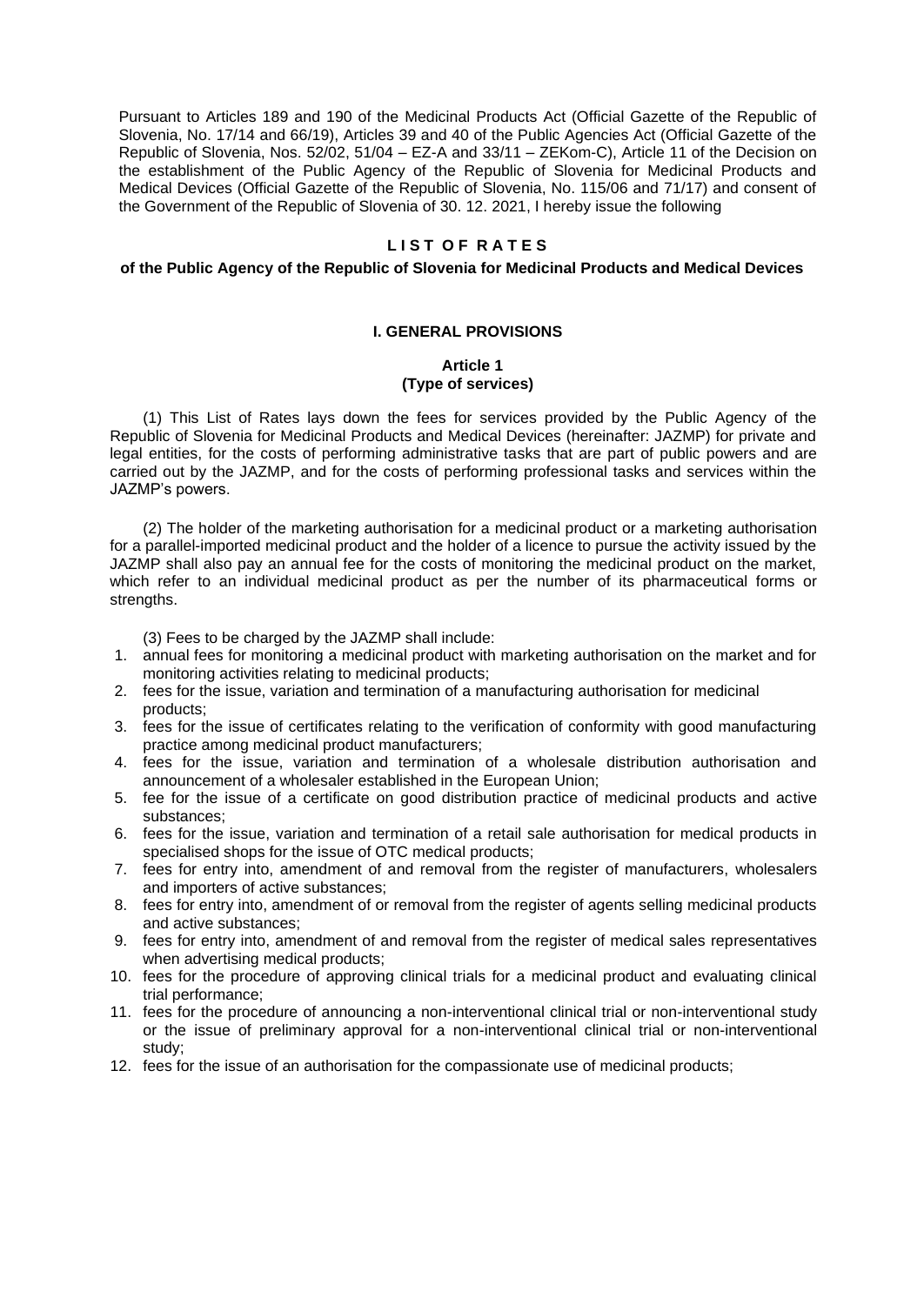- 13. fees for the issue, line extension, renewal, variation, transfer and withdrawal of a marketing authorisation for a medicinal product for human use and a marketing authorisation for a veterinary medicinal product;
- 14. fees for the assessment of an updated Periodic Safety Update Report (PSUR) for a medicinal product with unlimited marketing authorisation;
- 15. fees for a review of training materials for safe and effective use of medicinal products and for other amendments to information on a medical product;
- 16. fees for an application for listing a medicinal product among interchangeable medicinal products under an independent procedure;
- 17. fees for the issue, renewal, variation, transfer and withdrawal of a marketing authorisation for herbal medicinal products;
- 18. fees for the issue, renewal, variation, transfer and withdrawal of a marketing authorisation for homeopathic medicinal products;
- 19. fees for the issue of a temporary marketing authorisation and the entry or import of medicinal products with no marketing authorisation;
- 20. fees for the issue of an authorisation for the entry or import and removal or export of illicit drugs in groups II and III and for sealing the register of medicinal products, which are illicit drugs in groups II, III a and III c;
- 21. fees for marketing authorisation for a parallel-imported medicinal product and a certificate on the parallel distribution of medicinal products;
- 22. fees for the issue, renewal, variation and revocation of a marketing authorisation for a parallel imported medicinal product;
- 23. fees for approval of individual deviations from the conditions of marketing authorisation (OOS) and for the preservation of a medicinal product's marketing authorisation;
- 24. fees for approval of the use of foreign-language-labelled packaging with a label in Slovenian attached;
- 25. fees for determining the elements in blue box and the national identifier of medical products, for which marketing authorisation was obtained in accordance with the centralised procedure;
- 26. fees for the deferment of cancellation of a marketing authorisation;
- 27. fee for the approval of conducting a campaign for vaccination with necessary data on vaccines;
- 28. fees for the definition of a product;
- 29. fees for the determination of an extraordinary higher allowed price of a medicinal product;
- 30. fees for the determination of the maximum allowed price of a medicinal product;
- 31. fees for announcing business donations of medicinal products;
- 32. fees for the issue, variation and withdrawal of a human tissue and cell supply authorisation;
- 33. fees for the issue, variation and withdrawal of a blood supply authorisation;
- 34. fees for the issue, variation and withdrawal of an authorisation for non-routinely prepared advanced therapy medicinal products;
- 35. fees for entry into, amendment to and removal from the register of doctors and veterinarians who use non-routinely prepared advanced therapy medicinal products in their practice;
- 36. fees for the announcement of galenic medicinal products and the approval of risk assessments for the manufacture of galenic medicinal products, as well as for the preparation of extemporaneous medicinal products.

(4) The JAZMP shall charge for the performance of the following professional tasks and services:

1. expert training, lecture, workshop and consultation;

- 2. consulting;
- 3. specialisation and mentoring;
- 4. travel and other expenses of experts and pharmaceutical inspectors when performing their tasks;
- 5. publishing;
- 6. photocopying, printing and scanning;
- 7. issuing additional copies and duplicates and confirmation of the finality of individual administrative acts;
- 8. other professional tasks;
- 9. issue of reminders for outstanding liabilities.

# **Article 2 (Rate levels)**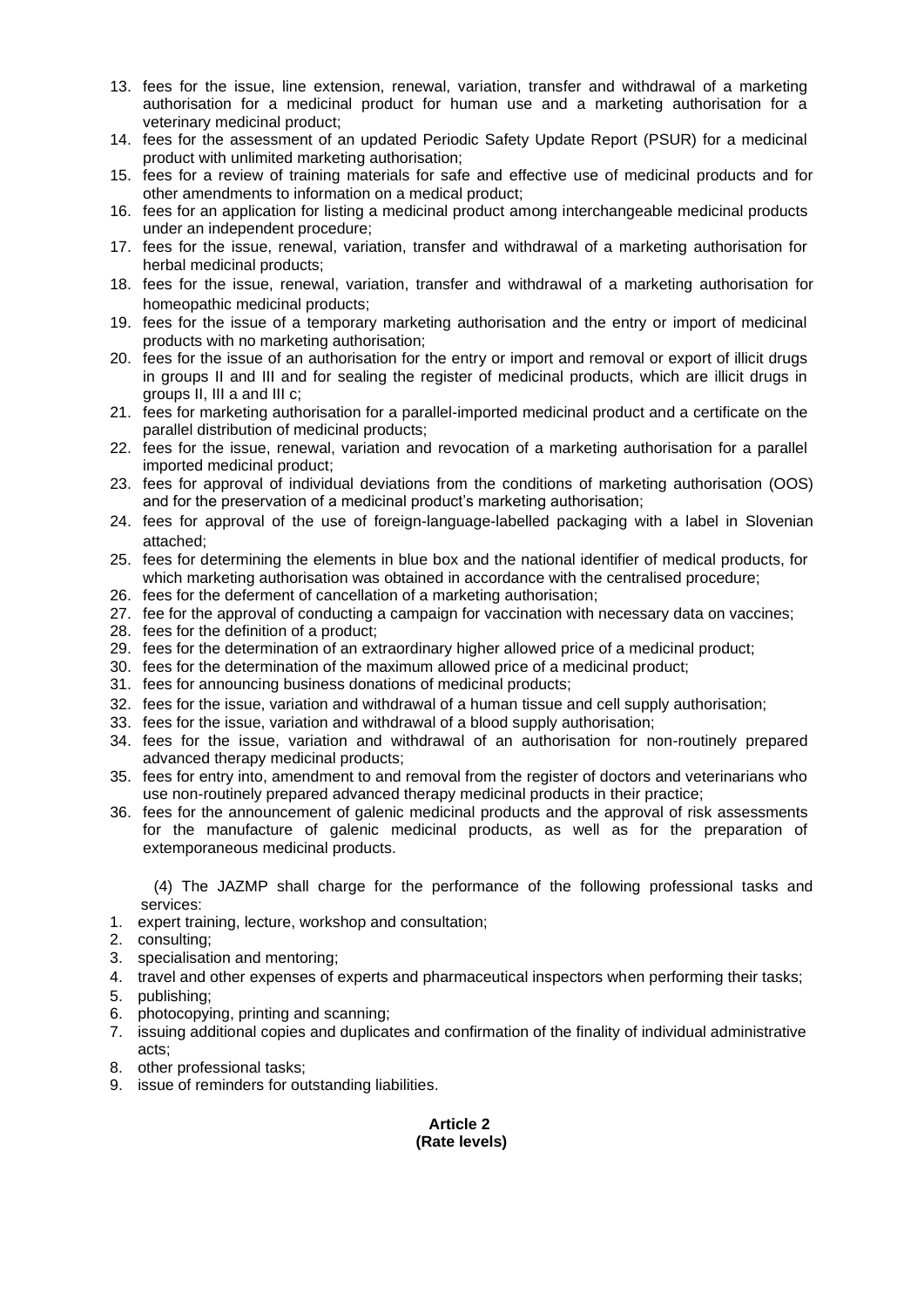(1) The rates shall be laid down in points. The amount for payment shall be the point value multiplied by the number of points.

(2) The value of one point shall be EUR 5 excluding value added tax. The value of one point may be verified annually, i.e. based on actual costs relating to the performance of tasks and services herein. Any change in the value of one point shall be adopted by the JAZMP council with the founder's prior consent. The new value of the point shall be published in the Official Gazette of the Republic of Slovenia.

## **II. FEES**

### **Article 3 (Payment obligations, methods and deadlines)**

(1) The fee shall be subject to payment by submitting an application or upon receipt of a call for payment or notification on how to pay the fee from the JAZMP.

(2) The JAZMP shall send a notification on such payment method to the applicant's email address, which is included in the application form. The notification on the fee's payment method shall include at least the information on the applicant, the received application, the object of the charged fee (products), the fee amount, the reference number and other information required for payment. The notification on the payment method of the fee shall be produced by the person responsible for the procedure from the information system intended for managing procedures and keeping records. The applicant shall settle the fee for the procedures within 15 days upon receiving the notification on how to pay the fee to the JAZMP sub-account.

(3) An annual fee shall be settled within 15 days after the receipt of the payment notification of annual fees. The JAZMP shall submit notifications for the payment of annual fees to the authorisation holders no later than by 31 March of the current year for all applicable authorisations as of 1 January of the current year.

(4) When settling the fee, the applicant shall provide the reference number stated in the notification on the payment method of the fee.

(5) In the case of non-payment of the fee, the JAZMP may charge statutory late payment interest to the applicant.

### **Article 4 (Annual fees)**

Annual fees for monitoring a medicinal product on the market and for monitoring activities relating to medicinal products shall be as follows:

- 1. for a marketing authorisation for a medicinal product or a parallel imported medicinal product in any pharmaceutical form: 60 points but not less than 180 points and not more than 9,600 points;
- 2. for an individual marketing authorisation for a veterinary medicinal product or a parallel imported veterinary medicinal product in any pharmaceutical form: 60 points;
- 3. for an individual marketing authorisation for a herbal medicinal product in any pharmaceutical form: 60 points;
- 4. for an individual marketing authorisation for a homeopathic medicinal product in any pharmaceutical form: 14 points;
- 5. for an individual manufacturing authorisation for a medicinal product: 240 points;
- 6. for an individual wholesale distribution authorisation for medicinal products: 240 points;
- 7. for an individual retail sale authorisation for medicinal products in specialised shops: 120 points;
- 8. for an individual certificate of entry into the register of manufacturers, wholesalers and importers of active substances: 240 points;
- 9. for an individual certificate of entry into the official register of a notified wholesaler of medicinal products, who obtained a marketing authorisation for medicinal products in another European Union Member State: 120 points;
- 10. for an individual certificate of the entry into the register of agents selling medicinal products and active substances: 120 points;
- 11. for authorisation to perform activities of blood supply: 120 points;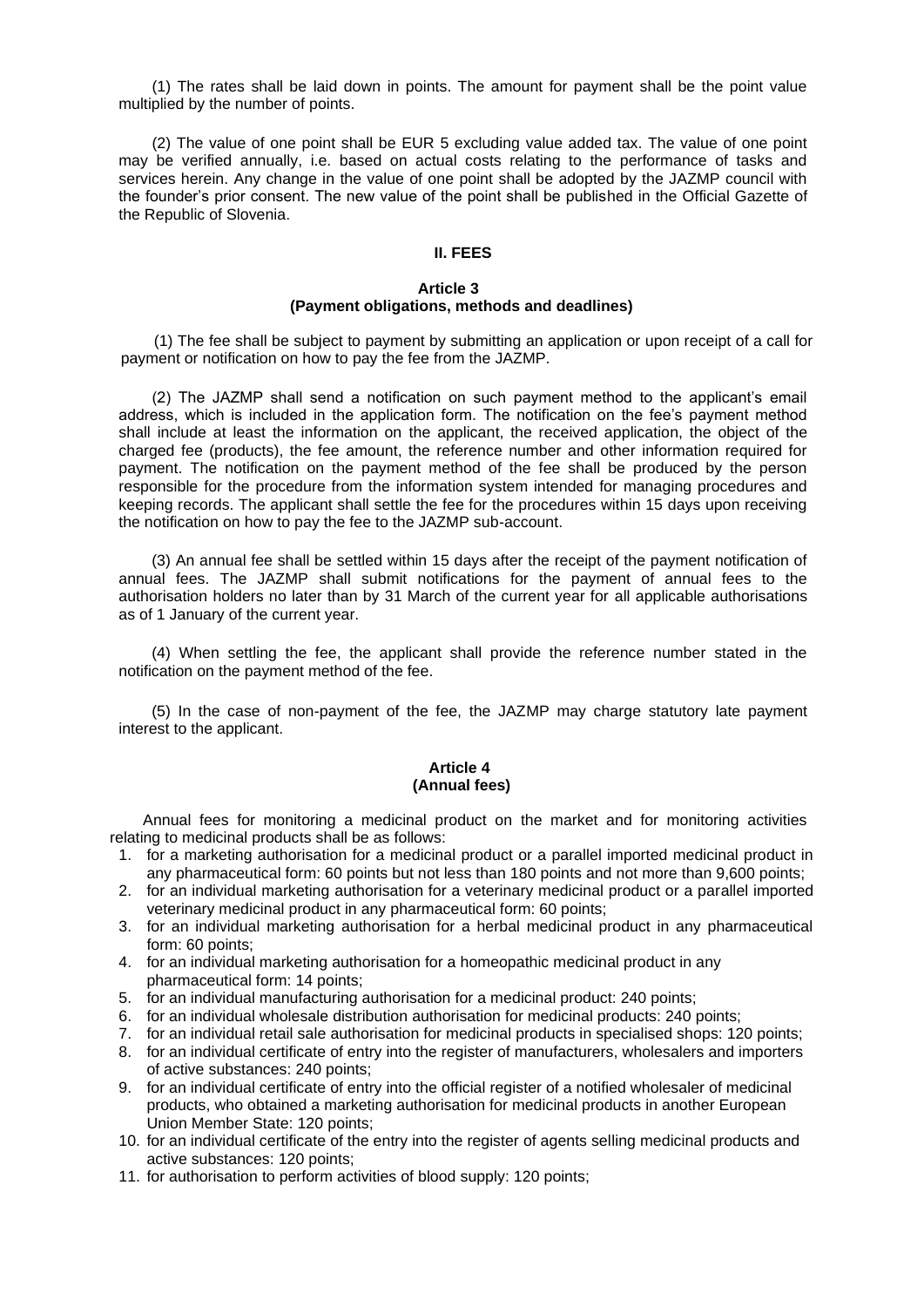- 12. for individual authorisation to pursue activities of supplying human tissues and cells: 200 points;
- 13. for an authorisation for an advanced therapy medicinal product prepared on a non-routine basis: 200 points.

### **Article 5 (Fees relating to medicinal product manufacturing)**

Fees for the issue, variation and termination of a manufacturing authorisation for medicinal products shall be as follows:

- 1. for the issue of an authorisation for medicinal product manufacturing based on verification of compliance with good manufacturing practice per day of an expert committee's inspection at the applicant's premises: 380 points;
- 2. for the consideration of a variation when reassessment of compliance with good manufacturing practice is not necessary and the variation requires a variation of the medicinal product manufacturing authorisation: 75 points;
- 3. for the consideration of a variation, when reassessment of compliance with good manufacturing practice is necessary and the variation requires a variation of the medicinal product manufacturing authorisation per day of an expert committee's inspection at the applicant's individual manufacturing locations: 305 points;
- 4. for the issue of a compliance assessment for the manufacturing of medicinal products, when reassessment of compliance with good manufacturing practice is necessary and the variation does not require a variation of the medicinal product manufacturing authorisation per day of an expert committee's inspection at the applicant's premises: 305 points;
- 5. for the termination of medicinal product manufacturing authorisation at the request of the authorisation holder: 40 points;
- 6. for the issue of a compliance assessment for the manufacturing of medicinal products, when reassessment of compliance with good manufacturing practice is not necessary and the variation does not require a medicinal product manufacturing authorisation: 75 points;
- 7. for entry into the register of persons responsible for the release of individual medicinal product series: 20 points;
- 8. for an amendment to the register entry of persons responsible for the release of individual medicinal product series: 20 points;
- 9. for the removal from the register of persons responsible for the release of individual medicinal product series: 20 points.

### **Article 6**

# **(Fees relating to the inspection of good manufacturing practice and certificates of quality and status of medicinal products)**

(1) Fees for the inspection of good manufacturing practice at a manufacturing site of a medicinal product and an active substance, and fees for the issue of certificates for the manufacturer's good manufacturing practice shall be as follows:

- 1. for the assessment of compliance with good manufacturing practice in a procedure for obtaining marketing authorisation at the applicant's premises per pharmaceutical supervisor/day: 400 points;
- 2. for the assessment of compliance with good manufacturing practice abroad at the proposal of a legal or natural entity per pharmaceutical supervisor/day: 400 points;
- 3. for the issue of a certificate of good manufacturing practice compliance abroad for medicinal products and active substances: 100 points.

(2) Fee for the issue of certificates of quality and status of medicinal products entering international trade (CPP, certificate of the manufacture and sales of a medicinal product in compliance with GMP, certificate of the regulatory status of the medicinal product, statement that the medicinal product is manufactured in Slovenia): 50 points.

(3) In addition to the fees referred to in points 1 and 2 of the preceding paragraph, the applicant shall also cover other costs of pharmaceutical supervisors in accordance with Article 52 hereof.

### **Article 7**

# **(Fees relating to wholesale distribution authorisation for medicinal products)**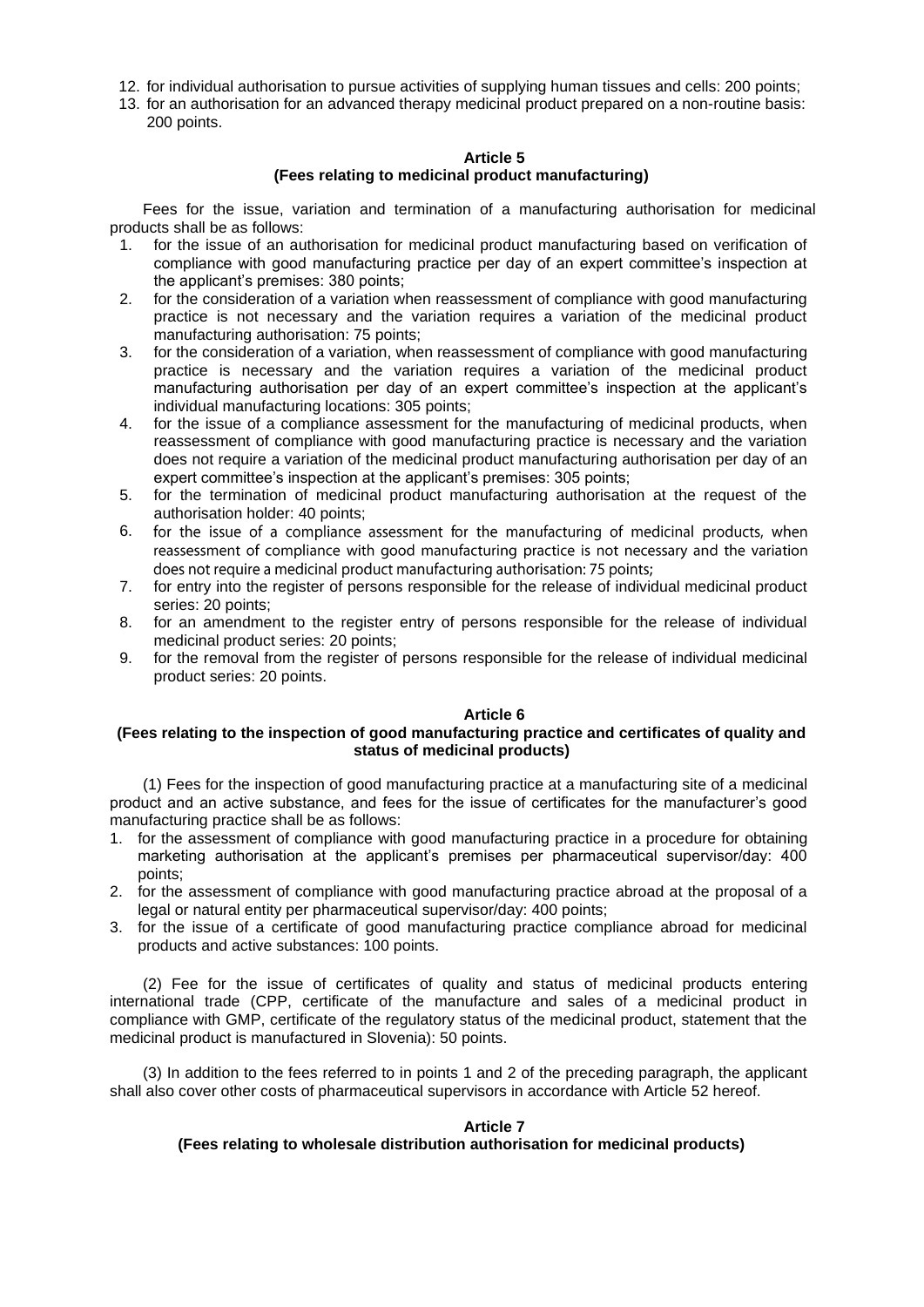(1) Fees for the issue, variation and termination of wholesale distribution authorisation shall be as follows:

- 1. for the issue of wholesale distribution authorisation for medicinal products based on verification of compliance with good distribution practice per day of expert committee inspection at the applicant's premises: 210 points;
- 2. for the consideration of a variation, when reassessment of compliance with good distribution practice is not necessary and the variation requires a variation of the wholesale distribution authorisation for medicinal products: 55 points;
- 3. for the consideration of a variation when reassessment of compliance with good distribution practice is necessary and when the variation requires a variation of the wholesale distribution authorisation for medicinal products per day of expert committee inspection at the applicant's premises: 155 points;
- 4. for the issue of an assessment of compliance with the requirements for the wholesale of medicinal products including an inspection, when reassessment of compliance with good distribution practice is necessary and the variation does not require a change in the wholesale distribution authorisation for medicinal products per day of expert committee inspection at the applicant's premises: 155 points;
- 5. for the issue of a certificate of good distribution practice: 100 points;
- 6. for the termination of a wholesale distribution authorisation for medicinal products at the request of the authorisation holder: 40 points;
- 7. for entry into the register of persons responsible for the adoption of medicinal products: 20 points;
- 8. for an amendment to the entry in the register of persons responsible for the adoption of medicinal products: 20 points;
- 9. for the removal from the register of persons responsible for the adoption of medicinal products: 20 points;
- 10. for entry into the official register of a notified wholesaler of medicinal products who obtained a marketing authorisation for medicinal products in another European Union Member State: 150 points;
- 11. for an amendment to the entry in the official register of a notified wholesaler of medicinal products, who obtained a marketing authorisation for medicinal products in another European Union Member State: 150 points;
- 12. for removal from the official register at the request of a notified wholesaler of medicinal products who obtained a marketing authorisation for medicinal products in another European Union Member State: 20 points.

### **Article 8**

### **(Fees for retail sale authorisation for medicinal products in specialised shops)**

Fees for the issue, amendment and termination of a retail sale authorisation for medicinal products in specialised shops shall be as follows:

- 1. for the issue of retail sale authorisation for medicinal products in specialised shops based on verification of compliance with requirements per day of expert committee inspection: 305 points;
- 2. for the consideration of a variation, when reassessment of compliance with requirements is not necessary and the variation requires a change in the retail sale authorisation for medicinal products in a specialised shop: 75 points;
- 3. for the assessment of compliance with requirements with regard to the retail sale of medicinal products in specialised shops, when reassessment of compliance with the requirements is necessary and the variation does not require a change in the retail sale authorisation for medicinal products in specialised shops per day of expert committee inspection: 230 points;
- 4. for the consideration of a variation when a reassessment of compliance with the requirements is necessary and the variation requires a change in the retail sale authorisation for medicinal products in specialised shops per day of expert committee inspection: 230 points;
- 5. for the termination of the retail sale authorisation for medicinal products in a specialised shop at the request of the authorisation holder: 40 points.

### **Article 9**

# **(Fees for registers of manufacturers, wholesalers and importers of active substances)**

Fees for registers of manufacturers, wholesalers and importers of active substances shall be as follows:

1. for entry into the register of manufacturers, wholesalers and importers of active substances: 150 points;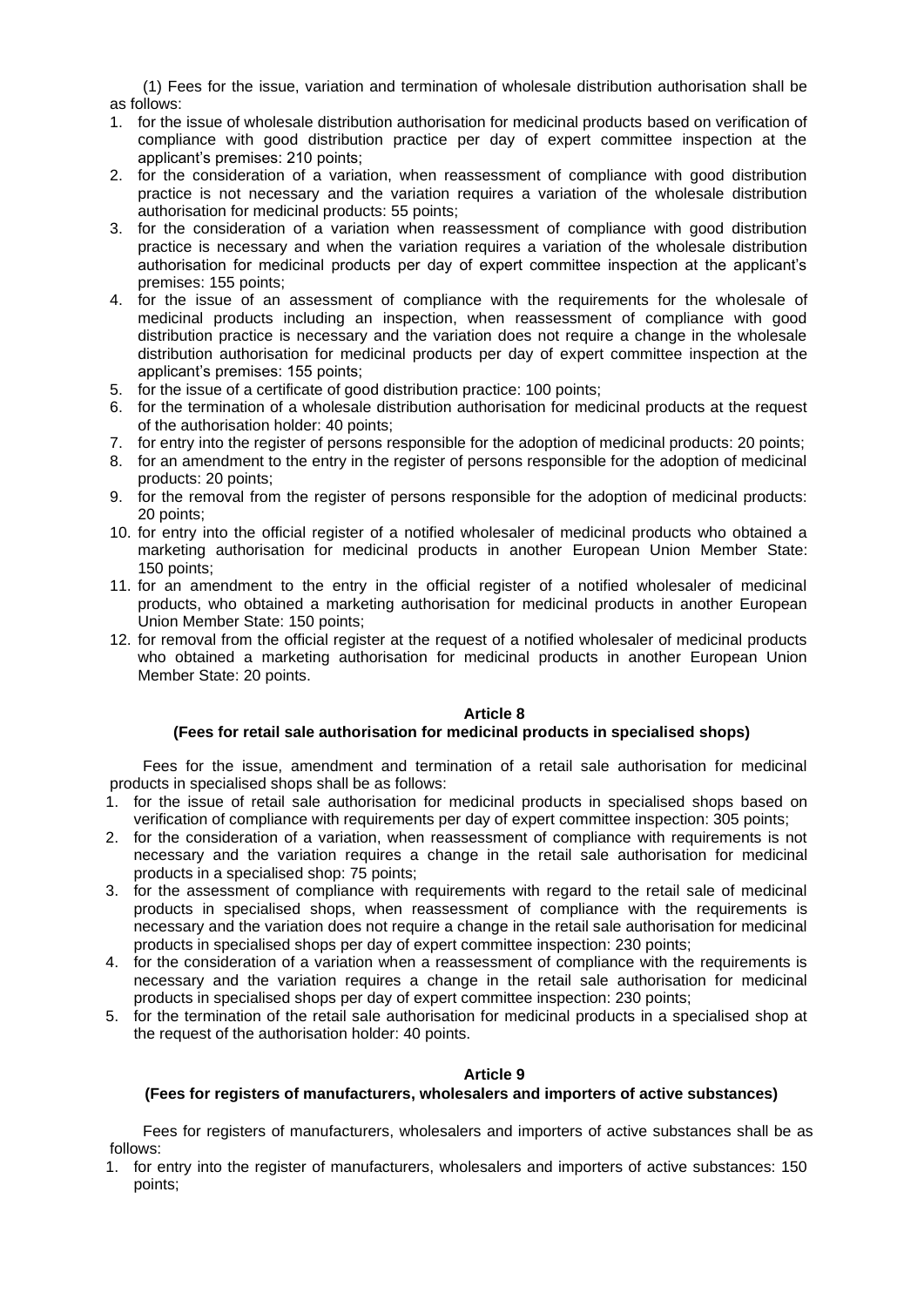- 2. for entry into the register of manufacturers, wholesalers and importers of active substances per day of expert committee inspection: 225 points;
- 3. for an amendment to the entry in the register of manufacturers, wholesalers and importers of active substances: 75 points;
- 4. for an amendment to the entry in the register of manufacturers, wholesalers and importers of active substances per day of expert committee inspection: 125 points;
- 5. for removal from the register of manufacturers, wholesalers and importers of active substances: 20 points;
- 6. for the consideration of annual reports of a manufacturer, wholesaler and an importer of active substances: 40 points;
- 7. for the issue of an assessment of compliance with the requirements for entry into the register of manufacturers, wholesalers and importers of active substances where the amendment does not require a change in the entry in the register per day of expert committee inspection at the applicant's premises: 125 points.

### **Article 10 (Fees for brokerage of medicinal products and active substances)**

Fees for brokerage of medicinal products and active substances shall be as follows:

- 1. for entry into the register of agents selling medicinal products and active substances: 40 points;
- 2. for an amendment to the entry in the register of agents selling medicinal products and active substances: 40 points;
- 3. for entry into the register of agents selling medicinal products and active substances: 20 points.

# **Article 11**

# **(Fees for the entry into, amendment to and removal from the register of medical sales representatives when advertising medicinal products)**

Fees for the entry into, amendment to and removal from the register of medical sales representatives when advertising medicinal products shall be as follows:

- 1. for the entry of a medical sales representative into the register: 20 points;
- 2. for an amendment to the entry of a medical sales representative in the register: 20 points;
- 3. for the removal of a medical sales representative from the register: 20 points.

# **Article 12**

## **(Fees for clinical trial and non-interventional trial of medicinal products or for noninterventional study)**

(1) Fees for the procedure of announcing or approving a clinical trial for a medicinal product and fees for the supervision of the implementation of clinical trials in compliance with good clinical practice shall be as follows:

- 1. for the announcement or approval of clinical trials for a medicinal product based on an assessment from another European Union Member State: 190 points;
- 2. for the announcement or approval of clinical trials for a medicinal product based on an assessment of protocol: 1,210 points;
- 3. for the announcement of an amendment to a clinical trial for a medicinal product: 40 points;
- 4. for an issue of consent to the protocol of non-interventional trial of a medicinal product or noninterventional study carried out at the request of the JAZMP and taking place only in the Republic of Slovenia: 305 points;
- 5. for announcing a non-interventional trial of a medicinal product or non-interventional study: 75 points;
- 6. for announcing a major change in the protocol of non-interventional trial of a medical product or non-interventional study carried out at the request of the JAZMP and taking place only in the Republic of Slovenia: 35 points;
- 7. for the assessment of a clinical trial for compliance with good clinical practice at the proposal of a legal entity or a natural person per pharmaceutical supervisor/day: 305 points;
- 8. for the assessment of a clinical trial for compliance with good clinical practice in the procedure for marketing authorisation acquisition per pharmaceutical supervisor/day: 305 points.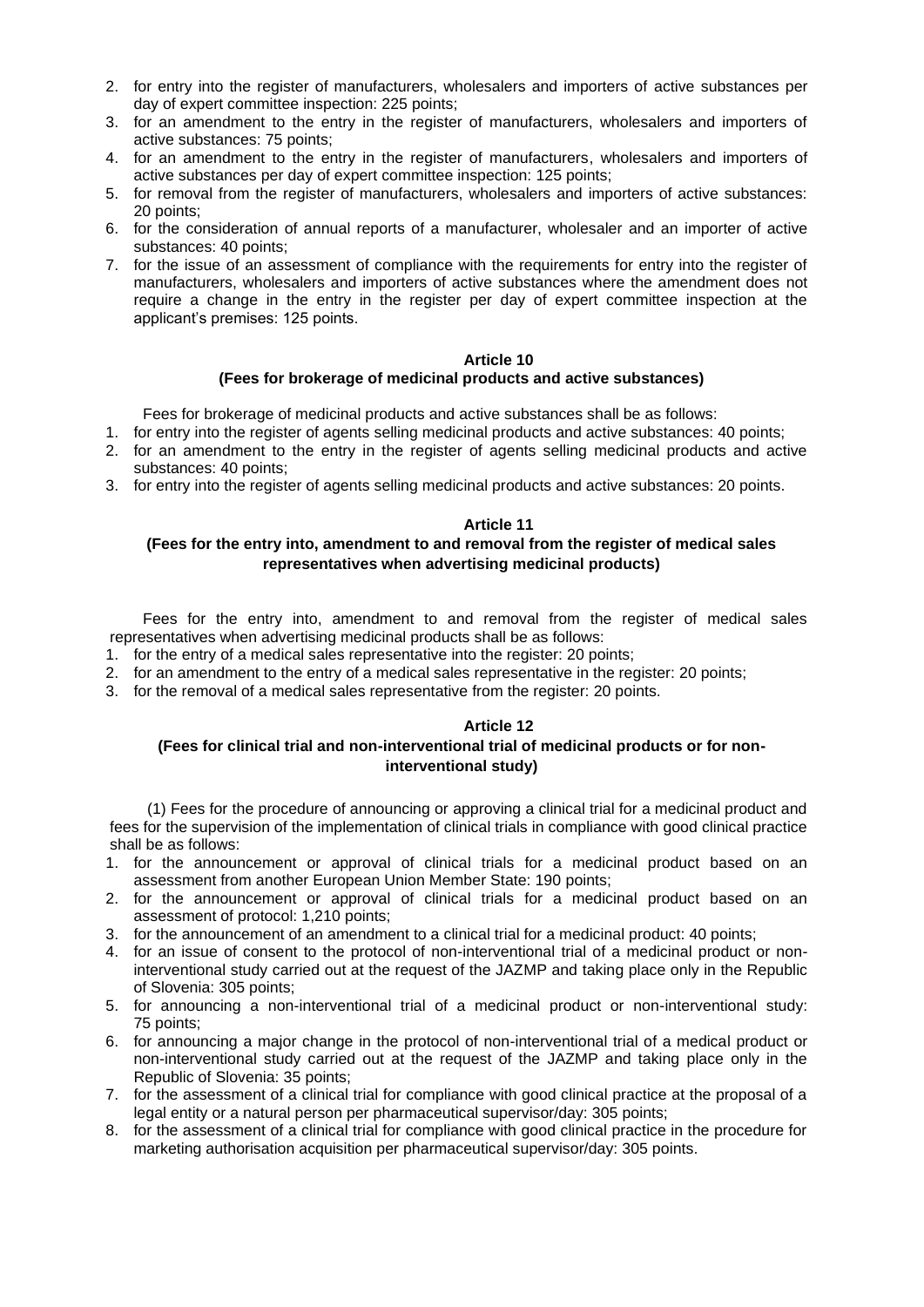(2) In addition to the fees referred to in points 7 and 8 of the preceding paragraph, the applicant shall also cover other costs of pharmaceutical supervisors in accordance with Article 52 hereof.

(3) Fees for the procedure of approving a clinical trial for a veterinary medicinal product shall be as follows:

- 1. for the approval of a clinical trial for a medicinal product based on protocol assessment: 150 points;
- 2. for the approval of an amendment to a clinical trial for a medicinal product: 40 points;
- 3. for announcing a non-interventional clinical trial: 75 points;
- 4. for announcing an amendment to a non-interventional clinical trial: 35 points;

(4) Fees relating to the procedure of announcement or approval of a clinical trial for a medicinal product among a paediatric population and in orphan medicines shall amount to half the value of individual fees referred to in paragraph one of this Article.

(5) Fees relating to the procedure of announcement or approving of a clinical trial for a medicinal product and announcing an important amendment to a clinical trial for a medicinal product for human use, with sponsors being non-profit businesses and private individuals (non-commercial clinical trial) shall amount to a half of the value of individual fees from paragraph one of this Article.

(6) Fees relating to the procedure of obtaining authorisation for compassionate use shall not be charged.

#### **Article 13**

### **(Fees for obtaining a marketing authorisation for medicinal product for human use)**

(1) The JAZMP shall issue marketing authorisations or carry out the following procedures:

- 1. national procedures (hereinafter: NP);
- 2. mutual recognition procedures in which the Republic of Slovenia is the reference member state (hereinafter: MRP-RMS);
- 3. mutual recognition procedures in which the Republic of Slovenia is the concerned member state (hereinafter: MRP-CMS);
- 4. decentralised procedures in which the Republic of Slovenia is the reference member state (hereinafter: DCP-RMS);
- 5. decentralised procedures in which the Republic of Slovenia is the concerned member state (hereinafter: DCP-CMS);

6. repeat use of a mutual recognition procedure after a completed MRP or DCP procedure in which the Republic of Slovenia is the reference member state (hereinafter: RUP-RMS).

(2) Fees for obtaining a marketing authorisation for medicinal product for human use shall be as follows:

- 1. for obtaining marketing authorisations pursuant to Articles 44 or 49 of the Act:
	- a) NP: 2,055 points;
	- b) MRP-CMS: 735 points;
	- c) MRP-RMS: 5,985 points;
	- d) RUP-RMS: 4,000 points;
	- e) DCP-CMS: 735 points;
	- f) DCP-RMS: 6,990 points;
- 2. for obtaining marketing authorisations pursuant to Article 47 of the Actin:
	- a) NP: 2,000 points;
	- b) MRP-CMS: 735 points;
	- c) MRP-RMS: 5,695 points;
	- d) RUP-RMS: 3,700 points;
	- e) DCP-CMS: 735 points;
	- f)DCP-RMS: 6,420 points;
- 3. for obtaining marketing authorisations pursuant to paragraphs one or six of Article 45 of the Act:
	- a) NP: 1,775 points;
	- b) MRP-CMS: 615 points;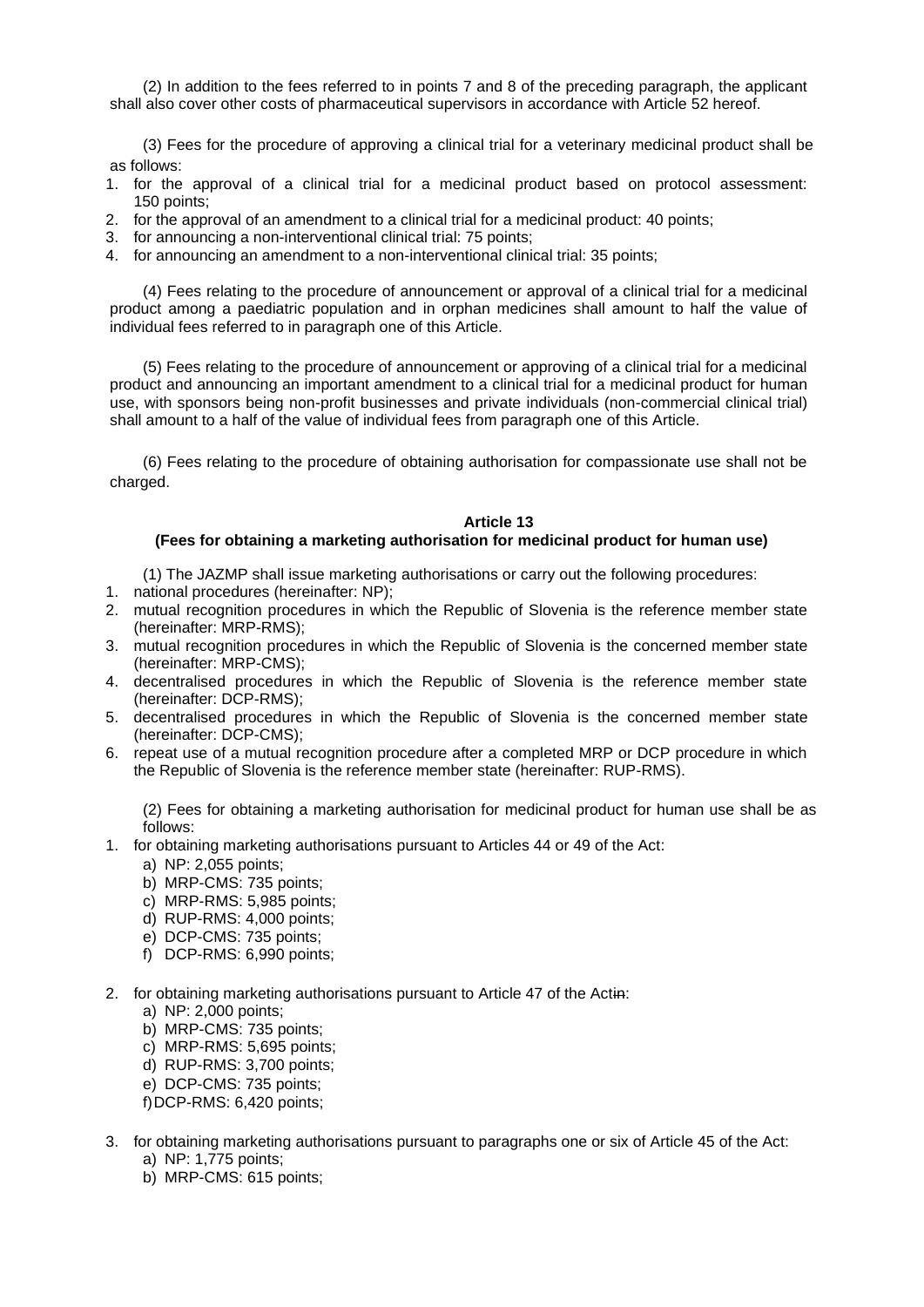- c) MRP-RMS: 4,995 points;
- d) RUP-RMS: 3,400 points;
- e) DCP-CMS: 615 points;
- f) DCP-RMS: 5,790 points;
- 4. for obtaining marketing authorisations pursuant to Article 50 of the Act:
	- a) NP: 650 points;
	- b) MRP-CMS: 510 points;
	- c) MRP-RMS: 2,580 points;
	- d) RUP-RMS: 1,700 points,
	- e) DCP-CMS: 735 points;
	- f) DCP-RMS: 4,190 points;

(3) Fees for the obtaining of a marketing authorisation for a medicinal product regardless of the type of procedure with all legal bases for medicinal products on the list of essential medicinal products or on the list of urgently needed medicinal products and such medicinal products in the previous year were entered or imported in compliance with paragraph three of Article 20 of the Act shall be 50% lower than the fees referred to in the preceding paragraph.

# **Article 14**

# **(Fees for obtaining a marketing authorisation for veterinary medicinal products)**

(1) Fees for obtaining a marketing authorisation for veterinary medicinal products shall be as follows:

- 1. for obtaining marketing authorisations pursuant to Articles 8, 20, 23 or 25 of Regulation (EU) 2019/6 of the European Parliament and of the Council of 11 December 2018 on veterinary medicinal products and repealing Directive 2001/82/EC (hereinafter: Regulation (EU) 2019/6):
	- a) NP: 1,000 points;
	- b) MRP-CMS: 420 points;
	- c) MRP-RMS: 6,000 points;
	- d) DCP-CMS: 450 points;
	- e) DCP-RMS: 7,000 points;
	- f) SRP-RMS: 3,350 points;
- 2. for obtaining marketing authorisations pursuant to Article 22 of Regulation (EU) 2019/6:
	- a) NP: 800 points;
	- b) MRP-CMS: 380 points;
	- c) MRP-RMS: 5,000 points;
	- d) DCP-CMS: 420 points;
	- e) DCP-RMS: 5,500 points;
	- f) SRP-RMS: 2,800 points;
- 3. for obtaining marketing authorisations pursuant to Articles 18 or 19 of Regulation (EU) 2019/6:
	- a) NP: 700 points;
	- b) MRP-CMS: 360 points;
	- c) MRP-RMS: 5,000 points;
	- d) SRP-RMS 2,700 points;
	- e) DCP-CMS: 380 points;
	- f) DCP-RMS: 5,800 points;
- 4. for obtaining marketing authorisations pursuant to Article 21 of Regulation (EU) 2019/6:
	- a) NP: 200 points;
	- b) MRP-CMS: 200 points;
	- c) MRP-RMS: 3,500 points;
	- d) SRP-RMS 2,700 points;
	- e) DCP-CMS: 200 points;
	- f) DCP-RMS: 4,600 points.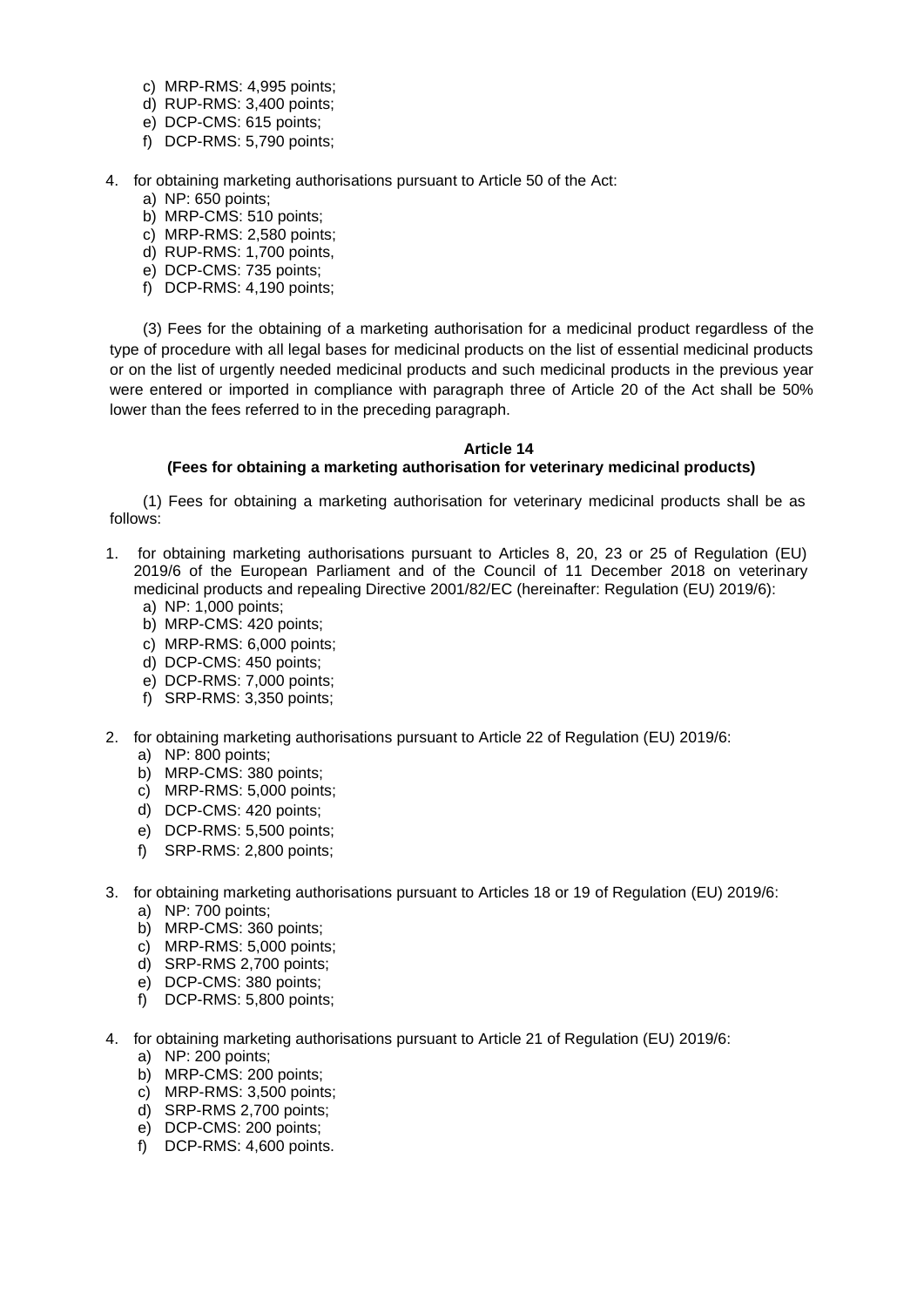(2) Fees for the acquisition of marketing authorisation for a medicinal product regardless of the type of procedure with all legal bases for medicinal products that contain active substances and are currently placed on the market for the needs of market supply as urgently needed and essential medicinal products without a marketing authorisation for a medicinal product and which in the previous year were marketed based on an authorisation for entry and import shall be 50% lower than the fees referred to in the preceding paragraph.

# **Article 15**

## **(Fees for line extension of the marketing authorisation for a medicinal products for human use)**

Fees for the line extension of marketing authorisation for medicinal products for human use shall be as follows:

- 1. NP: 1,320 points;
- 2. MRP-CMS: 615 points;
- 3. DCP-CMS: 615 points;
- 4. MRP-RMS: 3,145 points;
- 5. DCP-RMS: 3,875 points.

## **Article 16**

# **(Fees for renewal of a marketing authorisation for medicinal products for human use)**

Fees for renewal of a marketing authorisation for medicinal products for human use shall be as follows:

- 1. NP: 400 points;
- 2. MRP/DCP-CMS: 255 points;
- 3. MRP/DCP-RMS: 2,100 points.

## **Article 17**

## **(Fees for renewal of a marketing authorisation for veterinary medicinal products for the limited market and in exceptional cases)**

Fees for renewal of a marketing authorisation for veterinary medicinal products for the limited market and in exceptional cases shall be as follows:

- 1. NP: 300 points;
- 2. MRP/DCP-CMS: 250 points;
- 3. MRP/DCP-RMS: 2,350 points.

### **Article 18**

# **(Fees for type I and II variations of medicinal products for human use)**

Fees for type I and type II variations for medicinal products shall refer only to medicinal products for which marketing authorisations were obtained in the Republic of Slovenia. If the application is submitted as a grouped variation applicable to several marketing authorisations or worksharing, the fee for the grouped variation or worksharing shall be observed at all times. One marketing authorisation according to this Article shall include a medicinal product of all strengths, pharmaceutical forms or packaging as determined by the root or the main part of the number of the marketing authorisation. Fees shall be as follows:

- 1. for announcing a type IA variation:
- − NP: 50 points;
- − MRP/DCP-CMS: 30 points;
- − MRP/DCP-RMS: 310 points;
- 2. for announcing a type IB variation:
- − NP: 110 points;
- − MRP/DCP-CMS: 110 points;
- − MRP/DCP-RMS: 685 points;
- 3. for the approval of a type II variation: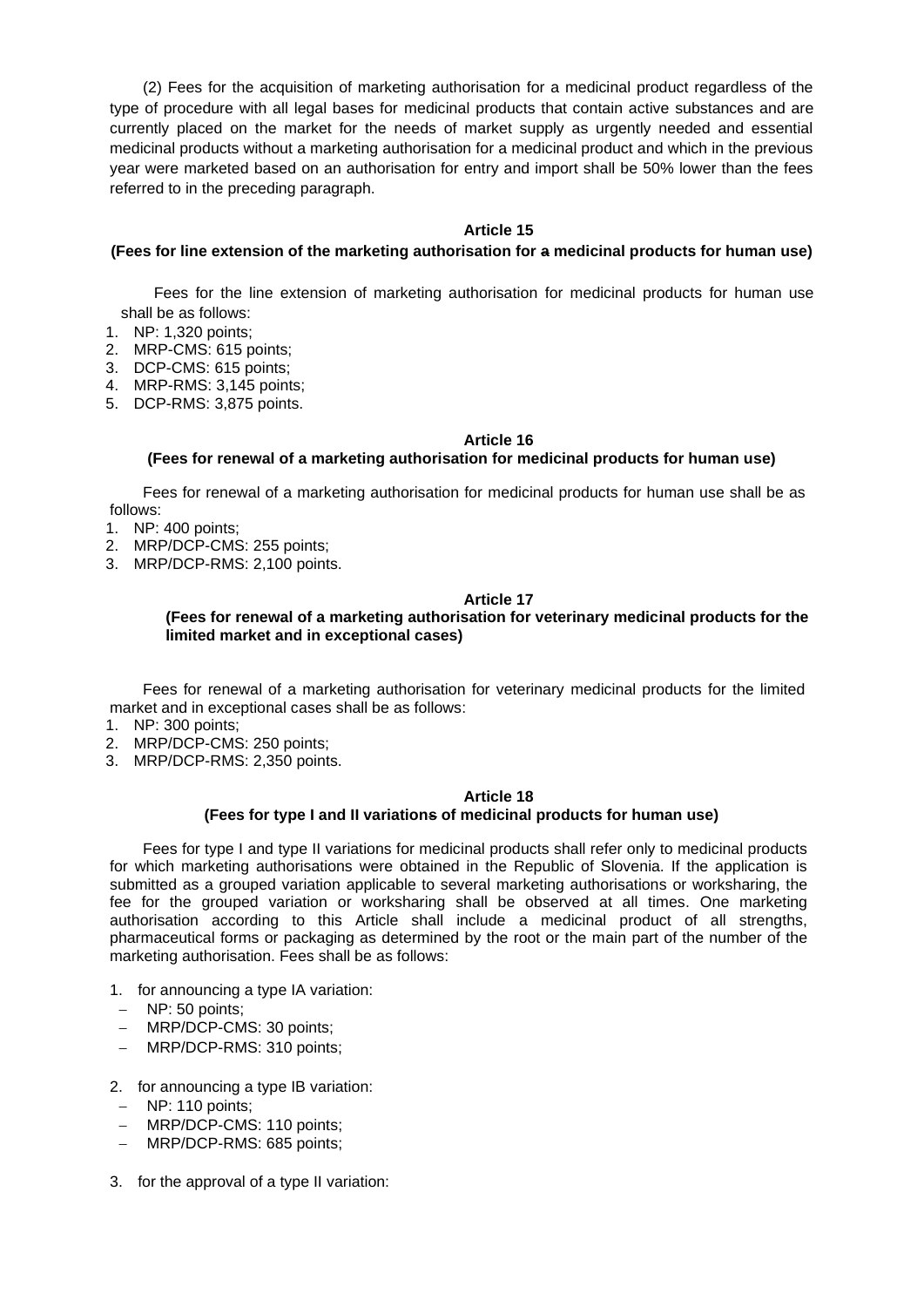- − NP: 260 points;
- − MRP/DCP-CMS: 140 points;
- − MRP/DCP-RMS: 1,300 points;
- 4. in grouping of variations in accordance with Article 7 and 13d of Commission Regulation (EC) No. 1234/2008 of 24 November 2008 concerning the examination of variations to the terms of marketing authorisations for medicinal products for human use and veterinary medicinal products (OJ L 334, 12.12.2008, p. 7) last amended by Commission Regulation (EU) No. 2021/756 of 24 March 2021 amending Regulation (EC) No. 1234/2008 concerning the examination of variations in the terms of marketing authorisations for medicinal products for human use and veterinary medicinal products (OJ L 162, 10.5.2021, p.1) (hereinafter: Regulation (EC) No. 1234/2008):

a) in point a) of paragraph two of Article 7 of Regulation (EC) No. 1234/2008 and relating to point a) of paragraph two of Article 13d of Regulation (EC) No. 1234/2008 (announcement of type IA variations for one marketing authorisation): a full fee referred to in point 1 of this Article shall apply for the first variation, and 75% of the total fee referred to in point 1 of this Article for each additional variation to the relevant marketing authorisation, but not more than:

- in NP: 400 points;
- in MRP/DCP-CMS: 250 points;
- in MRP/DCP-RMS: 1,500 points:

b) in point a) of paragraph two of Article 7 of Regulation (EC) No. 1234/2008 and relating to point a) of paragraph two of Article 13d of Regulation (EC) No. 1234/2008 (announcement of type IA variations for several marketing authorisations of the same holder): a full fee in accordance with point 1 of this Article shall apply for the first variation of the first marketing authorisation, 75% of the total fee referred to in point 1 of this Article for further variations of the first marketing authorisation, and 75% of the total fee for the same variations to each additional marketing authorisation calculated for the variations of the first marketing authorisation, but not more than:

- − in NP: 400 points;
- in MRP/DCP-CMS: 250 points:
- in MRP/DCP-RMS: 1,500 points;

c) in point b) of paragraph two of Article 7 of Regulation (EC) No. 1234/2008 and relating to point b) of paragraph two of Article 13d of Regulation (EC) No. 1234/2008 (extension of marketing authorisation and subsequent variations): a full fee in accordance with Article 15 of this List of Rates shall apply for a major variation and 75% of the total fee for each additional variation referred to in points 1, 2 or 3 of this Article, but not more than:

- − in NP: 2,000 points;
- − in MRP/DCP-CMS: 1,200 points;
- in MRP/DCP-RMS: 4,200 points;

č) in point b) of paragraph two of Article 7 of Regulation (EC) No. 1234/2008 and relating to point b) of paragraph two of Article 13d of Regulation (EC) No. 1234/2008 (the variation of type IB or II and subsequent or related variations): a full fee referred to in points 2 or 3 of this Article shall apply for a major variation and 75% of the total fee for each additional variation referred to in points 1, 2 or 3 of this Article, but not more than:

- − in NP: 800 points;
- − in MRP/DCP-CMS: 450 points;
- − in MRP/DCP-RMS: 3,500 points;

d) in point c) of paragraph two of Article 13d of Regulation (EC) No. 1234/2008 (grouping of variations of type IB or II and subsequent or related variations for several exclusively national marketing authorisations of the same holder): a full fee referred to in points 2 or 3 of this Article shall apply for the first variation of the first marketing authorisation, 75% of the total fee referred to in points 1, 2 or 3 of this Article for subsequent variations of the first marketing authorisation, and 75% of the total fee for the same variations to each additional marketing authorisation calculated for the variations of the first marketing authorisation;

5. notwithstanding the preceding point:

a) regardless of the type of procedure, for a grouped single variation concerning a change in the name or address of a marketing authorisation holder or for a single announcement of a summary of the pharmacovigilance system master file applicable to several medicinal products, even if it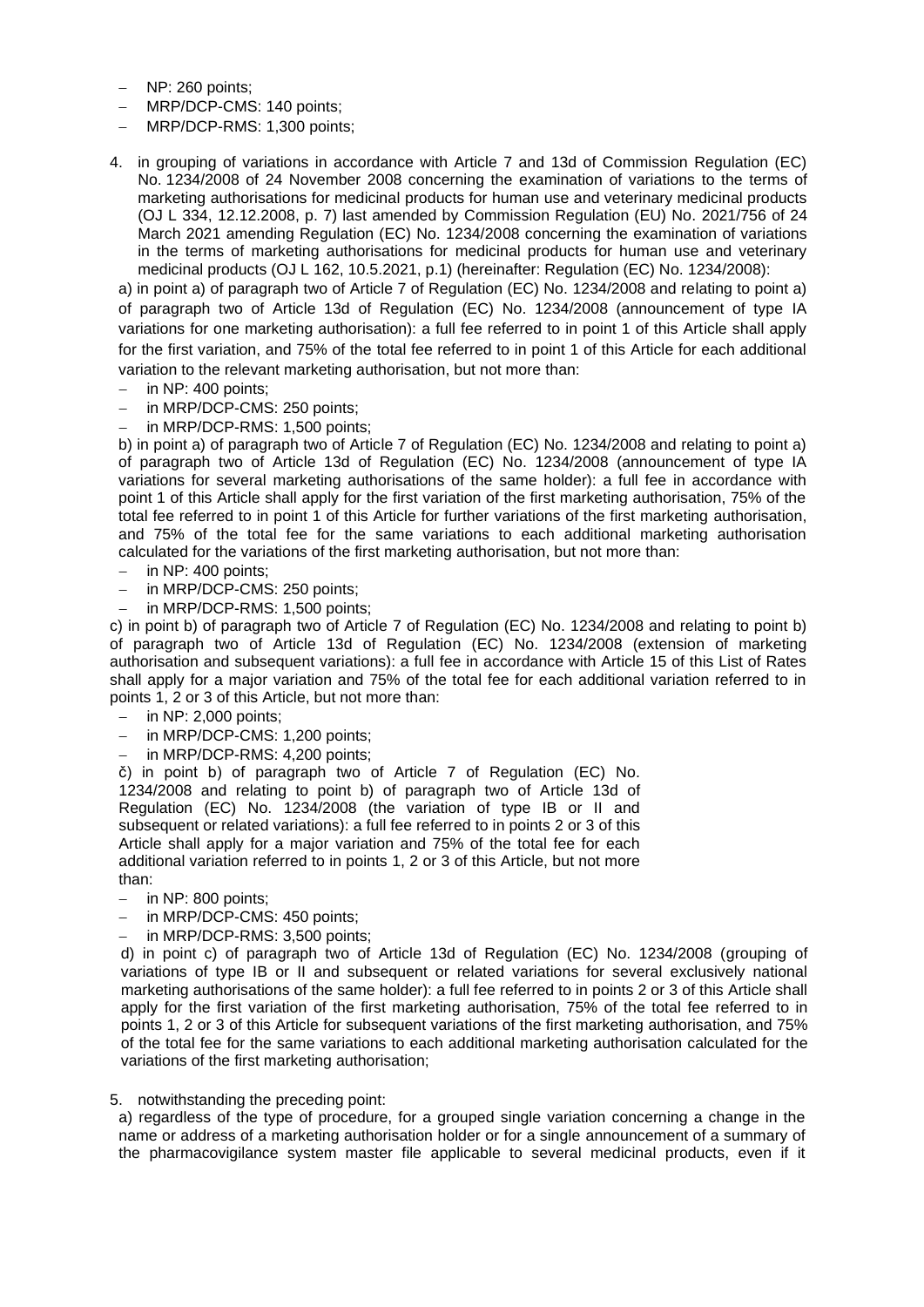concerns only one medicinal product (single marketing authorisation) in the Republic of Slovenia, the fee shall be as follows:

- from 1 to 20 medicinal products: 100 points:
- − from 21 to 50 medicinal products: 200 points;
- more than 50 medicinal products: 400 points;

b) for grouped variations concerning a change in the name of a medicinal product for human use in several EU Member States for one marketing authorisation, the fee for a single variation shall be as specified in point 2 of this Article, which also applies in cases when the medicinal product's name in the Republic of Slovenia remains unchanged;

c) for grouped variations concerning a change in the name or address of the marketing authorisation holder in several Member States for a single medicinal product (single marketing authorisation), the fee for a single variation shall be as specified in point 1 of this Article, regardless of whether the name or address of the marketing authorisation holder changes in the Republic of Slovenia or not;

- 6. in worksharing procedures pursuant to Article 20 of Regulation (EC) No. 1234/2008, a full fee in accordance with points 2 or 3 or point č) of point 4 of this Article shall apply to a variation or variations of the first marketing authorisation in the Republic of Slovenia and 75% of the total fee for every additional marketing authorisation, calculated as per the variation or variations of the first marketing authorisation while taking into account whether the Republic of Slovenia is an RMS or a CMS in the relevant worksharing procedure, but not more than:
	- − in MRP/DCP-CMS: 780 points;
- − in MRP/DCP-RMS: 3,500 points.

### **Article 19**

# **(Fees for the variation of a marketing authorisation for veterinary medicinal products)**

Fees for consideration of a variation of a marketing authorisation for veterinary medicinal products shall refer only to medicinal products for which marketing authorisations were obtained in the Republic of Slovenia. If the application is filed as a grouped variation applicable to several marketing authorisations or work-sharing, the fee for the grouped variation or work-sharing shall be observed at all times. Fees shall be as follows:

- 1. for the approval of variations not requiring assessment (VRNA):
- − NP: 30 points;
- − MRP/DCP-CMS: 30 points;
- − MRP/DCP-RMS: 400 points;
- 2. for the approval of variations requiring assessment (VRA):
- − NP: 165 points;
- − MRP/DCP-CMS: 165 points;
- − MRP/DCP-RMS: 1,300 points;
- 3. for the grouping of variations requiring assessment in accordance with Article 64 of Regulation (EU) 2019/6 a full fee referred to in point 2 of this Article shall apply for the first variation and 75% of the total fee for each additional variation referred to in point 2 of this Article, but not more than:
- − in NP: 600 points;
- in MRP/DCP-CMS: 550 points;
- in MRP/DCP-RMS: 3,000 points;
- 4. notwithstanding the preceding point, for a variation concerning a change in the name or address or contact details of a marketing authorisation holder, or for a variation concerning a change in the name or address or contact details of the qualified person responsible for pharmacovigilance, or for a variation concerning a change in the location of the main dossier on a pharmacovigilance system applicable to several medicinal products, the maximum fee shall be as follows:
- from 1 to 20 medicinal products: 100 points;
- from 21 to 50 medicinal products: 200 points;
- more than 50 medicinal products: 400 points;
- − MRP/DCP-RMS: 2,500 points;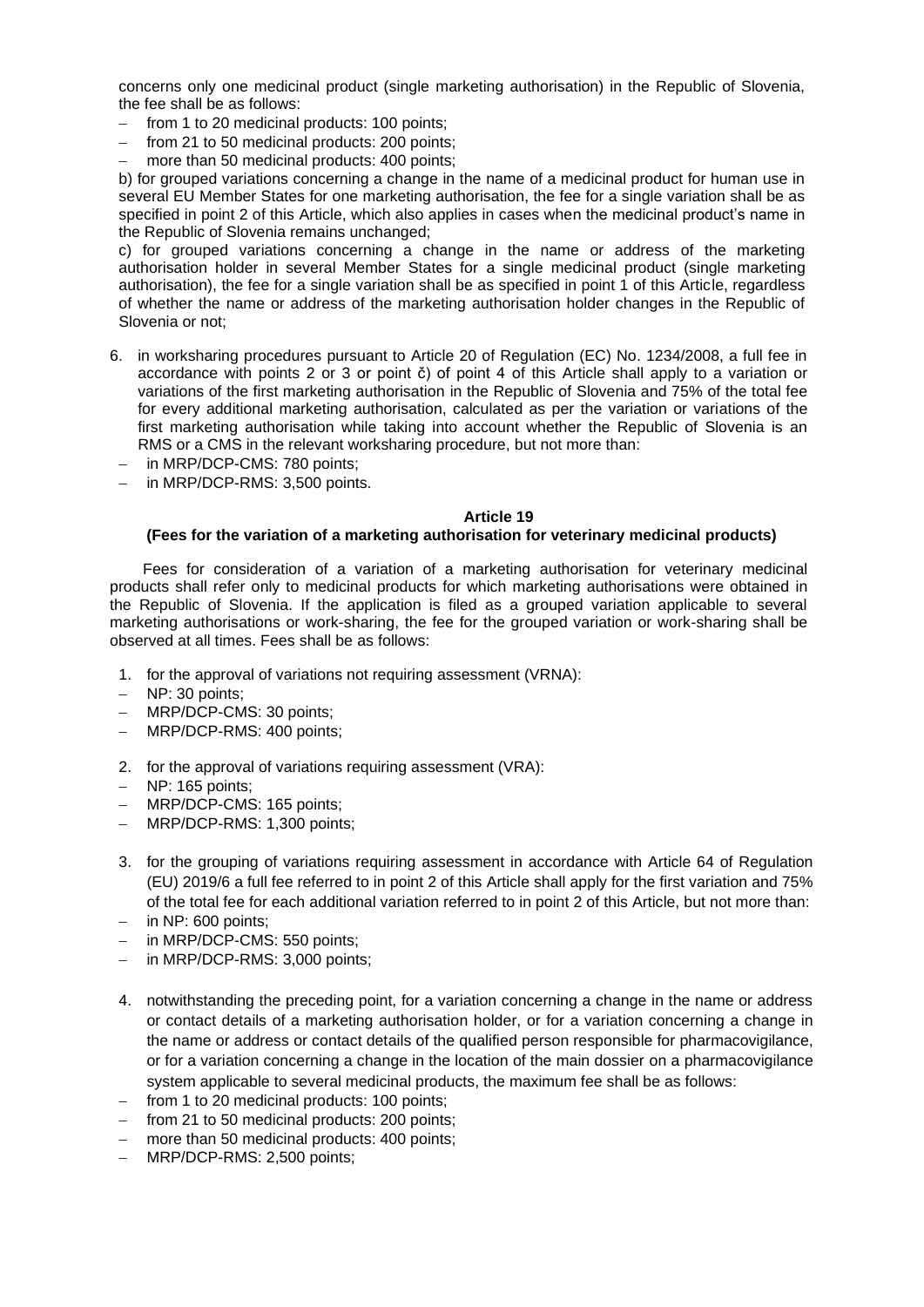- 5. in work-sharing procedures pursuant to Article 65 of Regulation (EC) 2019/6, a full fee in accordance with points 2 or 3 of this Article shall apply to a variation in the first marketing authorisation and 75% of the total fee for every additional marketing authorisation, calculated as per the variation or variations of the first marketing authorisation while taking into account whether the Republic of Slovenia is an RMS or a CMS in the relevant work-sharing procedure, but not more than:
- in MRP/DCP-CMS: 780 points;
- in MRP/DCP-RMS: 3,500 points;
- 6. for the consideration of variations requiring assessment and requiring a new marketing authorisation (addition of strength or pharmaceutical form):
- − NP: 600 points;
- − MRP-CMS: 250 points;
- DCP-CMS: 280 points;
- − MRP/DCP-RMS: 2,500 points.

## **(Fees for the transfer or cessation of validity of a marketing authorisation for medicinal products for human use)**

Fees for the transfer or cessation of a marketing authorisation at the request of the marketing authorisation holder shall be as follows:

- 1. for the transfer of marketing authorisation to another legal or natural entity: 70 points;
- 2. maximum fees for a simultaneous transfer of several marketing authorisations to another legal or natural entity: 280 points;
- 3. for the cessation of marketing authorisation at the request of the marketing authorisation holder for an individual pharmaceutical form or strength: 20 points.

# **Article 21**

## **(Fees for the transfer or cessation of validity of a marketing authorisation for a veterinary medicinal product)**

Fees for the transfer and termination of a marketing authorisation at the request of the holder of a marketing authorisation for a veterinary medicinal product shall be as follows:

- 1. for the transfer of marketing authorisation to another legal or natural entity: 50 points;
- 2. maximum fees for a simultaneous transfer of several marketing authorisations to another legal or natural entity: 200 points;
- 3. for the termination of marketing authorisation at the request of the holder of a marketing authorisation for an individual pharmaceutical form or strength: 20 points.

## **Article 22 (Fees for the PSUR assessment)**

(1) The fee for the assessment of the regular Periodic Safety Update Report (PSUR) for a medicinal product for human use – national procedure (NP) shall be 755 points.

(2) The fee for the assessment of the Periodic Safety Update Report (PSUR) for a medicinal product for human use that is included in PSUR single assessment (PSUSA) shall not be charged.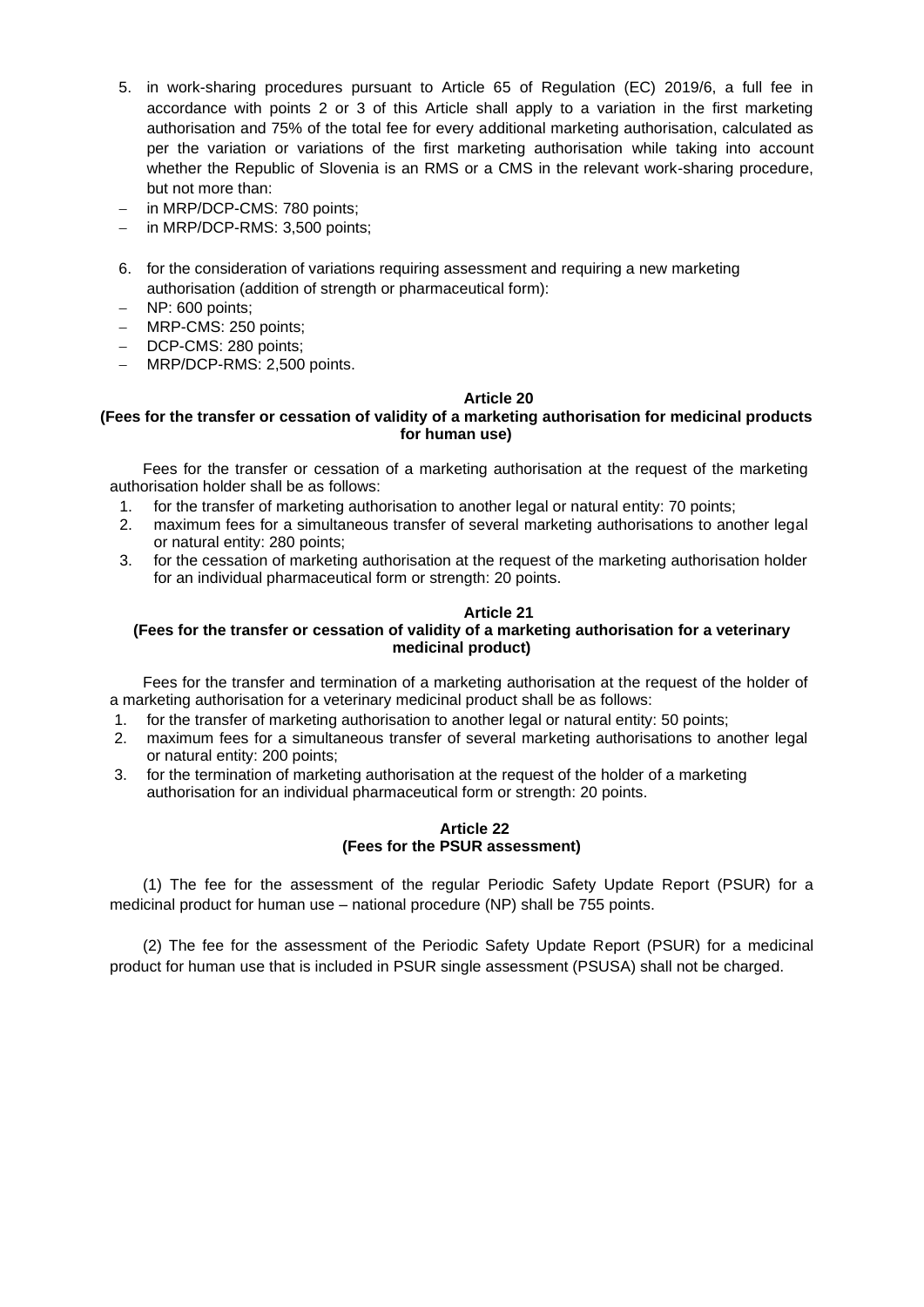## **(Fees for a review of educational materials for safe and effective use of medicinal products and for other amendments to product information on a medical product)**

(1) Fees for a review of educational materials for safe and effective use of medicinal products shall be as follows:

- 1. for new educational materials: 305 points;
- 2. for updating training materials: 225 points.

(2) The fee for announcing changes to package leaflet and labelling that are not associated with changes to the summary of product characteristics for an individual pharmaceutical form or strength shall be 15 points.

(3) Fees for variations in place or manner of dispensing a medicinal product for human use shall be as follows:

- 1. for the variation of medicinal product classification in terms of the place of dispensing it: 110 points;
- 2. for the variation of medicinal product classification in terms of the manner of its dispensing: 260 points.

(4) The fee for approving advertising, if this was not decided as part of an application for the obtaining or maintenance of a marketing authorisation, shall be 15 points.

(5) Fees for reviewing the video content of package leaflets in conjunction with summaries of product characteristics and package leaflets shall be 110 points.

### **Article 24 (Fees for mutually interchangeable medicinal products)**

The fee for considering an application for establishing the interchangeability of medicinal products under an independent procedure for establishing interchangeability shall be 100 points.

### **Article 25**

### **(Fees for herbal medicinal products with effectiveness proven in clinical trials)**

Fees for the obtaining, line extension, renewal, variation, transfer and withdrawal of a marketing authorisation for a herbal medicinal product with effectiveness proven in clinical trials shall be as follows:

- 1. for obtaining marketing authorisations pursuant to Articles 44 or 49 of the Act:
- − NP: 1,030 points;
- − MRP-CMS: 510 points;
- − MRP-RMS: 5,985 points;
- − RUP-RMS: 4,000 points;
- DCP-CMS: 510 points;
- DCP-RMS: 6,990 points;
- 2. for obtaining marketing authorisations pursuant to Article 47 of the Act:
- − NP: 1,000 points;
- NP if there is an EC Monograph; 750 points;
- − MRP-CMS: 510 points;
- − MRP-RMS: 5,695 points;
- − RUP-RMS: 3,700 points;
- − DCP-CMS: 510 points;
- − DCP-RMS: 6,420 points;
- 3. for obtaining marketing authorisations pursuant to Article 50 of the Act:
- − NP: 325 points;
- − MRP-CMS: 310 points;
- − MRP-RMS: 2,580 points;
- − RUP-RMS: 1,700 points;
- DCP-CMS: 310 points;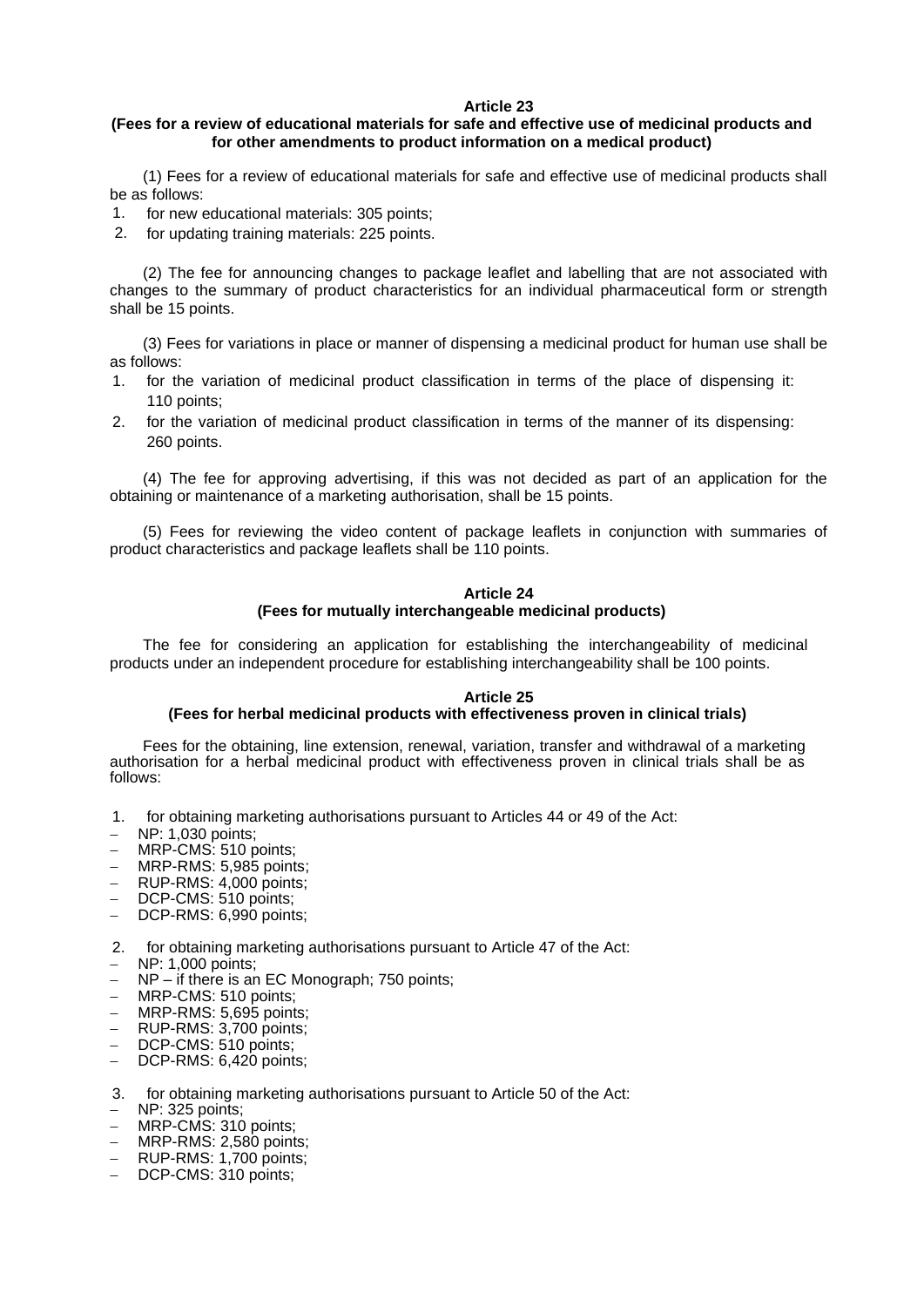- DCP-RMS: 4,190 points;
- 4. for a line extension of marketing authorisation for a medicinal product:
- − NP: 660 points;
- − MRP/DCP-CMS: 370 points;
- − MRP-RMS: 3,145 points;
- − DCP-RMS: 3,875 points;
- 5. for the renewal of a marketing authorisation for a medicinal product:
- − NP: 400 points;
- − MRP/DCP-CMS: 255 points;
- − MRP/DCP-RMS: 2,100 points;
- 6. fees for the consideration of type I and II variations of a marketing authorisation shall be equal to the fees referred to in Article 18 hereof:
- 7. for other variations of the medicinal product information shall be the same as the fees referred to in paragraphs two, three, four and five of Article 23 hereof;
- 8. fees for the transfer or termination of a marketing authorisation at the request of the marketing authorisation holder shall equal the fees referred to in Article 20 hereof.

### **Article 26 (Fees for traditional herbal medicinal products)**

Fees for the approval, line extension, renewal, variation, transfer and **cessation of validity** of a marketing authorisation for a traditional herbal medicinal product in a simplified procedure shall be as follows:

- 1. for obtaining a marketing authorisation for a medicinal product:
- − NP pursuant to paragraph two of Article 52 of the Act if there is no EC monograph or if additional data are submitted: 600 points;
- − NP pursuant to paragraph two of Article 52 of the Act in accordance with the EC monograph: 500 points;
- − MRP and DCP-CMS: 300 points;
- − MRP-RMS: 4,000 points;
- − RUP-RMS: 2,700 points;
- − DCP-RMS: 4,500 points;
- 2. for a line extension of marketing authorisation for a medicinal product:
- − NP: 500 points;
- − MRP/DCP-CMS: 250 points;
- − RUP-RMS: 1,400 points;
- − MRP/DCP-RMS: 2,000 points;
- 3. for the renewal of a marketing authorisation for a medicinal product:
- − NP: 300 points;
- − MRP/DCP-CMS: 160 points;
- − MRP/DCP-RMS: 1,200 points;
- 4. fees for the consideration of type I and II variations of a marketing authorisation shall amount to 70% of the fees from Article 18 hereof;
- 5. for other variations of the medicinal product information shall be the same as the fees referred to in paragraphs two, three, four and five of Article 23 hereof;
- 6. fees for the transfer or termination of a marketing authorisation at the request of the marketing authorisation holder shall equal the fees referred to in Article 20 hereof.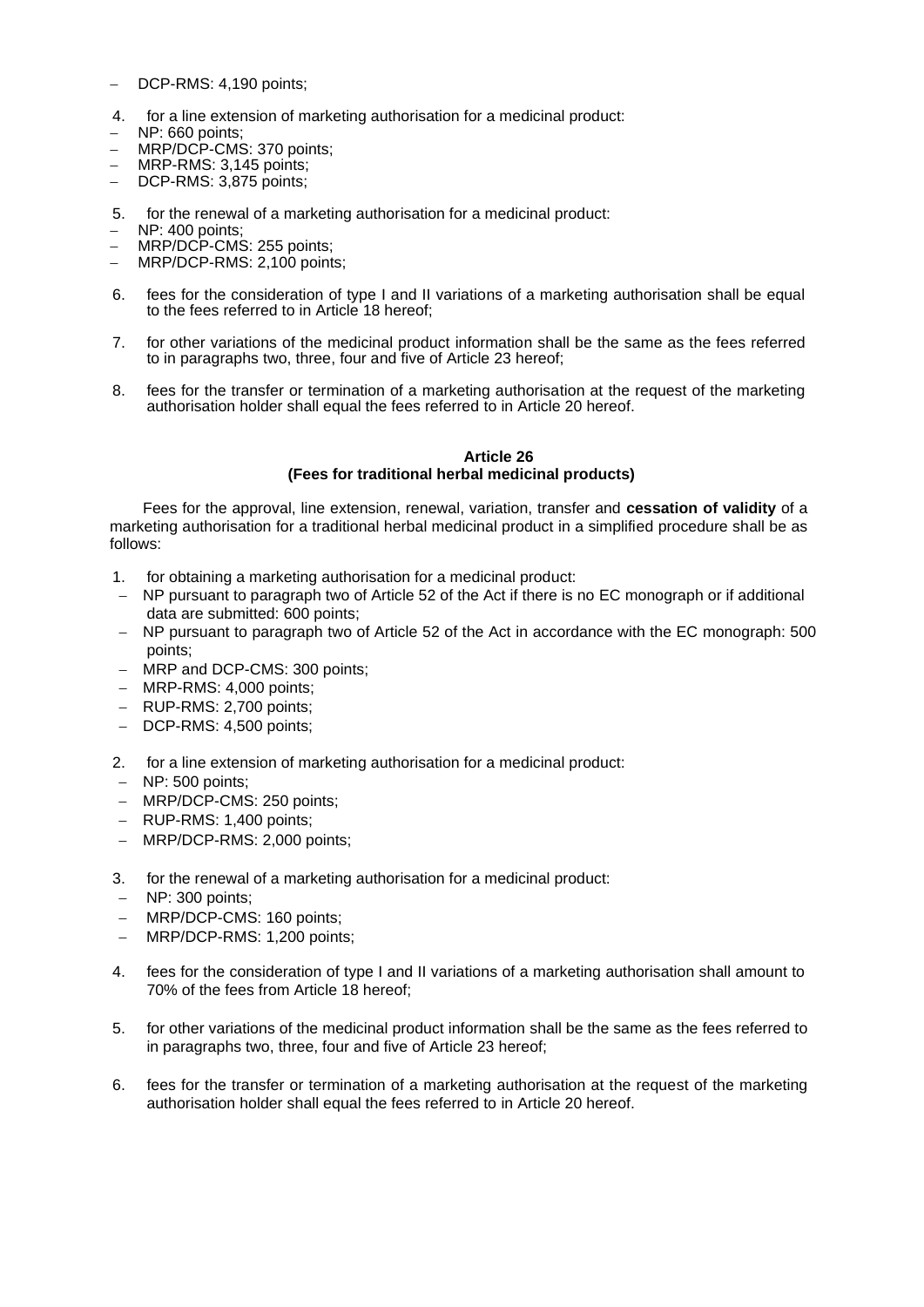### **(Fees for homeopathic medicinal products for human use)**

Fees for the obtaining, renewal, amendment, transfer and withdrawal of a marketing authorisation for a homeopathic medicinal product shall be as follows:

- 1. for obtaining a marketing authorisation for a homeopathic medicinal product in a simplified procedure that contains a single homeopathic stock associated with one pharmaceutical form – NP: 300 points;
- 2. for obtaining a marketing authorisation for a homeopathic medicinal product in a simplified procedure that contains a single homeopathic stock associated with one pharmaceutical form – MRP/DCP-CMS: 100 points;
- 3. for obtaining a marketing authorisation for a homeopathic medicinal product in a simplified procedure that contains a single homeopathic stock associated with one pharmaceutical form – MRP/DCP-RMS: 3,500 points;
- 4. for obtaining a marketing authorisation for a homeopathic medicinal product in a simplified procedure that contains two to three homeopathic stocks associated with one pharmaceutical form – NP: 750 points;
- 5. for obtaining a marketing authorisation for a homeopathic medicinal product in a simplified procedure that contains two to three homeopathic stocks associated with one pharmaceutical form – MRP/DCP-CMS: 300 points;
- 6. for obtaining a marketing authorisation for a homeopathic medicinal product in a simplified procedure that contains two to three homeopathic stocks associated with one pharmaceutical form – MRP/DCP-RMS: 4,240 points;
- 7. for obtaining a marketing authorisation for a homeopathic medicinal product in a simplified procedure that contains more than three homeopathic stocks associated with one pharmaceutical form – NP: 1,200 points;
- 8. for obtaining a marketing authorisation for a homeopathic medicinal product in a simplified procedure that contains more than three homeopathic stocks associated with one pharmaceutical form – MRP/DCP-CMS: 700 points;
- 9. for obtaining a marketing authorisation for a homeopathic medicinal product in a simplified procedure that contains more than three homeopathic stocks associated with one pharmaceutical form – MRP/DCP-RMS: 4,655 points;
- 10. for the renewal of a marketing authorisation for a homeopathic medicinal product referred to in points 1, 4, 5, 7 and 8 of this Article: 170 points;
- 11. for the renewal of a marketing authorisation for a homeopathic medicinal product referred to in point 2 of this Article: 80 points;
- 12. for the renewal of a marketing authorisation for a homeopathic medicinal product referred to in points 3, 6 and 9 of this Article: 1,000 points;
- 13. for changing a marketing authorisation for a homeopathic medicinal product referred to in points 1, 4, 5, 7 and 8 of this Article: 120 points;
- 14. for changing a marketing authorisation for a homeopathic medicinal product referred to in point 2 of this Article: 70 points;
- 15. for changing a marketing authorisation for a homeopathic medicinal product referred to in points 3, 6 and 9 of this Article: 1,000 points;
- 16. for the transfer or termination of a marketing authorisation at the request of the marketing authorisation holder shall equal the fees referred to in Article 20 hereof;
- 17. for announcing an additional degree of dilution in the context of a marketing authorisation for a homeopathic medicinal product: 5 points;
- 18. for the issue of a marketing authorisation for a homeopathic medicinal product in accordance with paragraph one of Article 53 of the Act shall equal the fees referred to in Article 13 hereof.

### **Article 28**

### **(Fees for homeopathic veterinary medicinal products)**

The fees for the registration, variation and termination of registration of a homeopathic veterinary medicinal product shall be as follows:

1. for the registration of a homeopathic medicinal product containing a single homeopathic stock – NP: 250 points;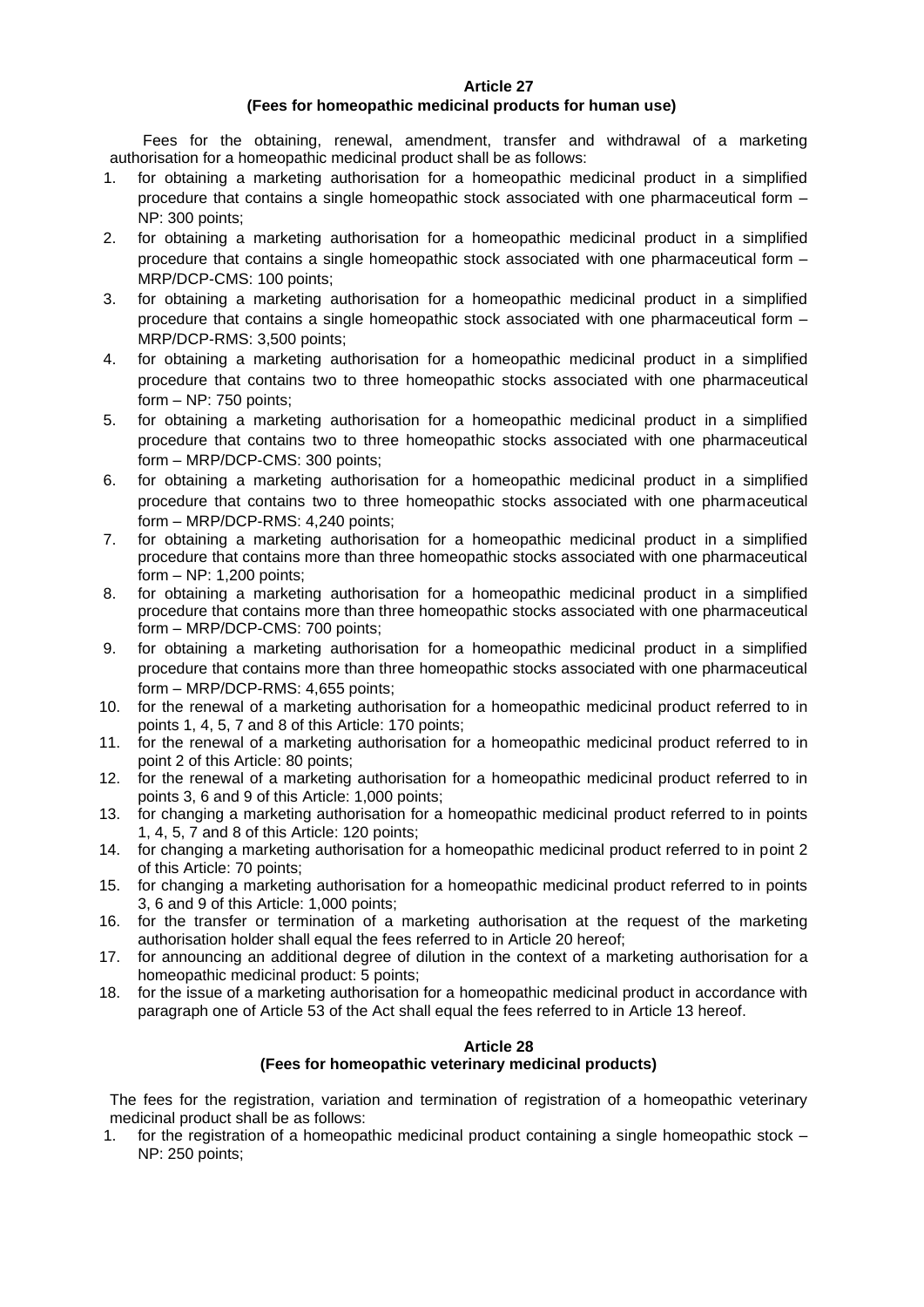- 2. for the registration of a homeopathic medicinal product containing a single homeopathic stock MRP/DCP-CMS: 100 points;
- 3. for the registration of a homeopathic medicinal product containing a single homeopathic stock MRP/DCP-RMS: 3,500 points;
- 4. for the registration of a homeopathic medicinal product containing two to three homeopathic stocks – NP: 625 points;
- 5. for the registration of a homeopathic medicinal product containing two to three homeopathic stocks – MRP/DCP-CMS: 300 points;
- 6. for the registration of a homeopathic medicinal product containing two to three homeopathic stocks – MRP/DCP-RMS: 4,240 points;
- 7. for the registration of a homeopathic medicinal product containing three homeopathic stocks NP: 1,000 points;
- 8. for the registration of a homeopathic medicinal product containing three homeopathic stocks MRP/DCP-CMS: 700 points;
- 9. for the registration of a homeopathic medicinal product containing three homeopathic stocks MRP/DCP-RMS: 4,655 points;
- 10. for changing the registration of a homeopathic medicinal product referred to in points 1, 4, 5, 7 and 8 of this Article: 100 points;
- 11. for changing the registration of a homeopathic medicinal product referred to in point 2 of this Article: 70 points;
- 12. for changing the registration of a homeopathic medicinal product referred to in points 3, 6 and 9 of this Article: 1,000 points;
- 13. for announcing an additional degree of dilution in the context of registering a homeopathic medicinal product: 5 points;
- 14. for terminating the registration of a homeopathic medicinal product at the request of the medicinal product registration holder shall equal the fees referred to in Article 19 hereof.

## **(Fees for a temporary marketing authorisation or the entry or import of medicinal products with no marketing authorisation)**

(1) Fees relating to the issue of a temporary marketing authorisation for the entry or import of medicinal products with no marketing authorisation shall be as follows:

- 1. for the issue of an authorisation for an individual medicinal product (pharmaceutical form, strength, packaging) in urgent cases of individual treatment: 10 points;
- 2. for the issue of an authorisation for an individual medicinal product (pharmaceutical form, strength, packaging) from the list of essential or urgently needed medicinal products: 10 points;
- 3. for the issue of an authorisation for an individual medicinal product (pharmaceutical form, strength, packaging) in exceptional cases in the interest of public health protection: 10 points;
- 4. for the issue of an authorisation for an individual medicinal product (pharmaceutical form, strength, packaging) for medicinal products financed from budgetary resources: 10 points;
- 5. for the issue of an authorisation for an individual medicinal product (pharmaceutical form, strength, packaging) for veterinary medicinal products upon the occurrence of epizootic diseases: 10 points;
- 6. for the issue of an authorisation for import or entry of a medicinal product based on an annual tender of necessary quantities of medicinal products: 25 points.

(2) Notwithstanding points 1, 2, 3 and 4 of the preceding paragraph, the fee shall be 30 points for:

- 1. the issue of a temporary marketing authorisation and an authorisation for the entry or import of a particular group of allergy tests or allergenic extracts,
- 2. the issue of a temporary marketing authorisation and an authorisation for the entry or import of radiopharmaceuticals at the level of a particular medicinal product in all strengths, pharmaceutical forms and packaging.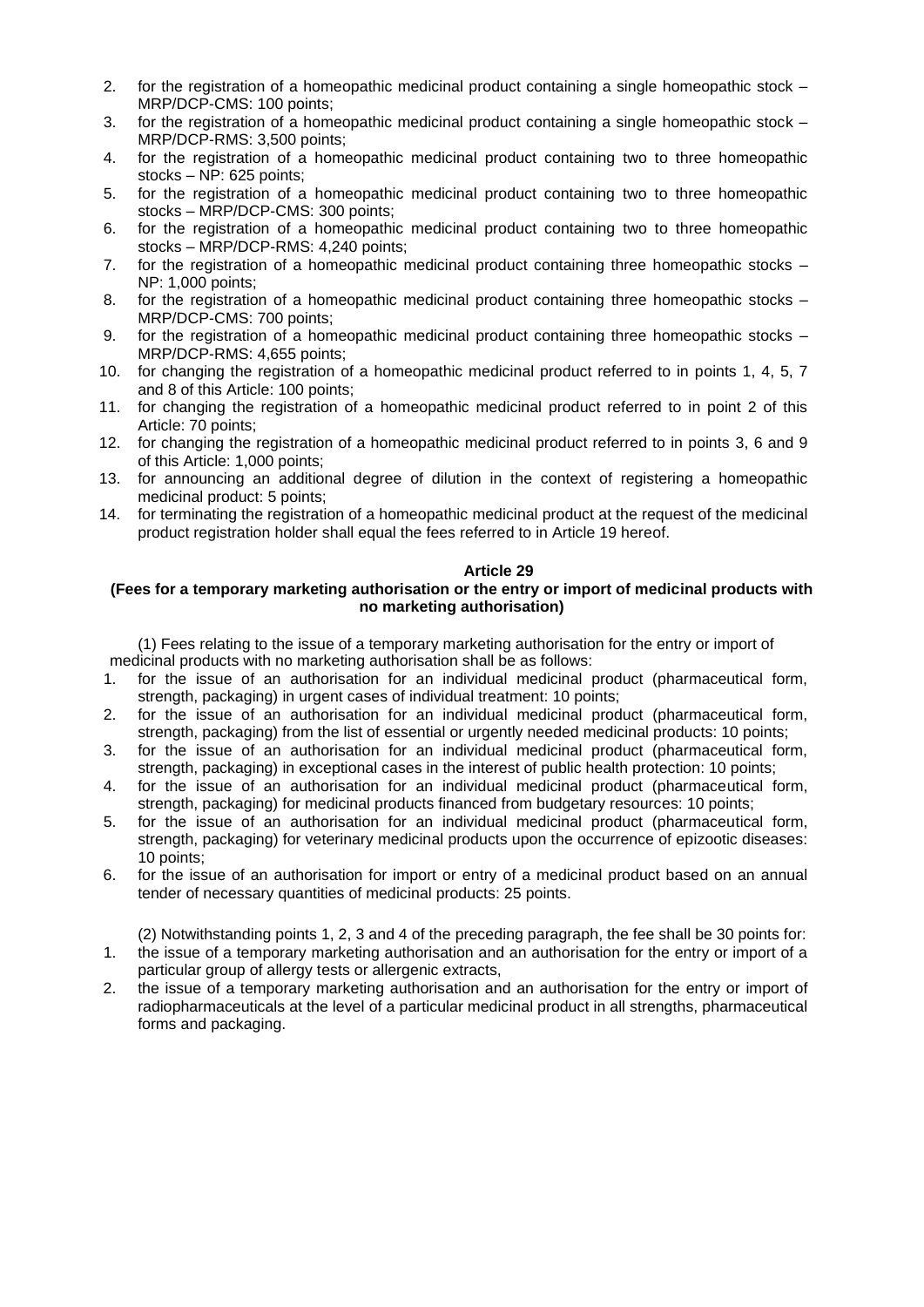## **(Fees for the issue of an authorisation for the entry or import and removal or export of illicit drugs in groups II and III and for sealing the register of medicinal products, which are illicit drugs in groups II, III a and III c)**

(1) The fee relating to the issue of an authorisation for the entry or import and removal or export of medicinal products or active substances that are illicit drugs in groups II and III shall amount to 10 points for an individual medicinal product (pharmaceutical form, strength, packaging) or active substance.

(2) The fee for sealing any record books on medicinal products that are illicit drugs in groups II, III a and III c shall amount to 5 points.

### **Article 31**

## **(Fees for a marketing authorisation for a parallel-imported medicinal product and a certificate on the parallel distribution of medicinal products)**

Fees for the issue, renewal, variation and termination of a marketing authorisation for a parallel imported medicinal product shall be as follows:

- 1. for the issue, renewal, variation and termination of a marketing authorisation for a parallelimported medicinal product for human use:
- − issue: 530 points;
- − renewal: 305 points;
- − variation: 150 points;
- termination at the applicant's proposal: 25 points;
- 2. for the issue, renewal, variation and termination of a marketing authorisation for a parallelimported veterinary medicinal product:
- − issue: 300 points;
- − renewal: 150 points;
- − variation: 80 points;
- termination at the applicant's proposal: 20 points;
- 3. maximum fees for the issue, renewal, variation and termination of a marketing authorisation for parallel-imported medicinal products, for additional pharmaceutical forms, strengths or packaging within a single application shall be as follows:
	- − issue: 1,100 points;
	- − renewal: 610 points;
	- − variation: 300 points;
	- − termination at the applicant's proposal: 50 points;
- 4. for the issue of a confirmation on the receipt of an announcement on the parallel distribution of an individual medicinal product (every pharmaceutical form, strength or packaging): 25 points.

### **Article 32**

## **(Fees for the approval of individual exemptions from the marketing authorisation)**

(1) Fees for the issue of an approval of an individual deviation from the marketing authorisation for an individual medicinal product (pharmaceutical form, strength, packaging): 200 points.

(2) The fee for the issue of an approval of an individual deviation from the marketing authorisation for veterinary medicinal products shall be reduced by 50% if the authority responsible for veterinary medicine issues a written opinion on the necessity of such medicinal product in the interest of protecting public health.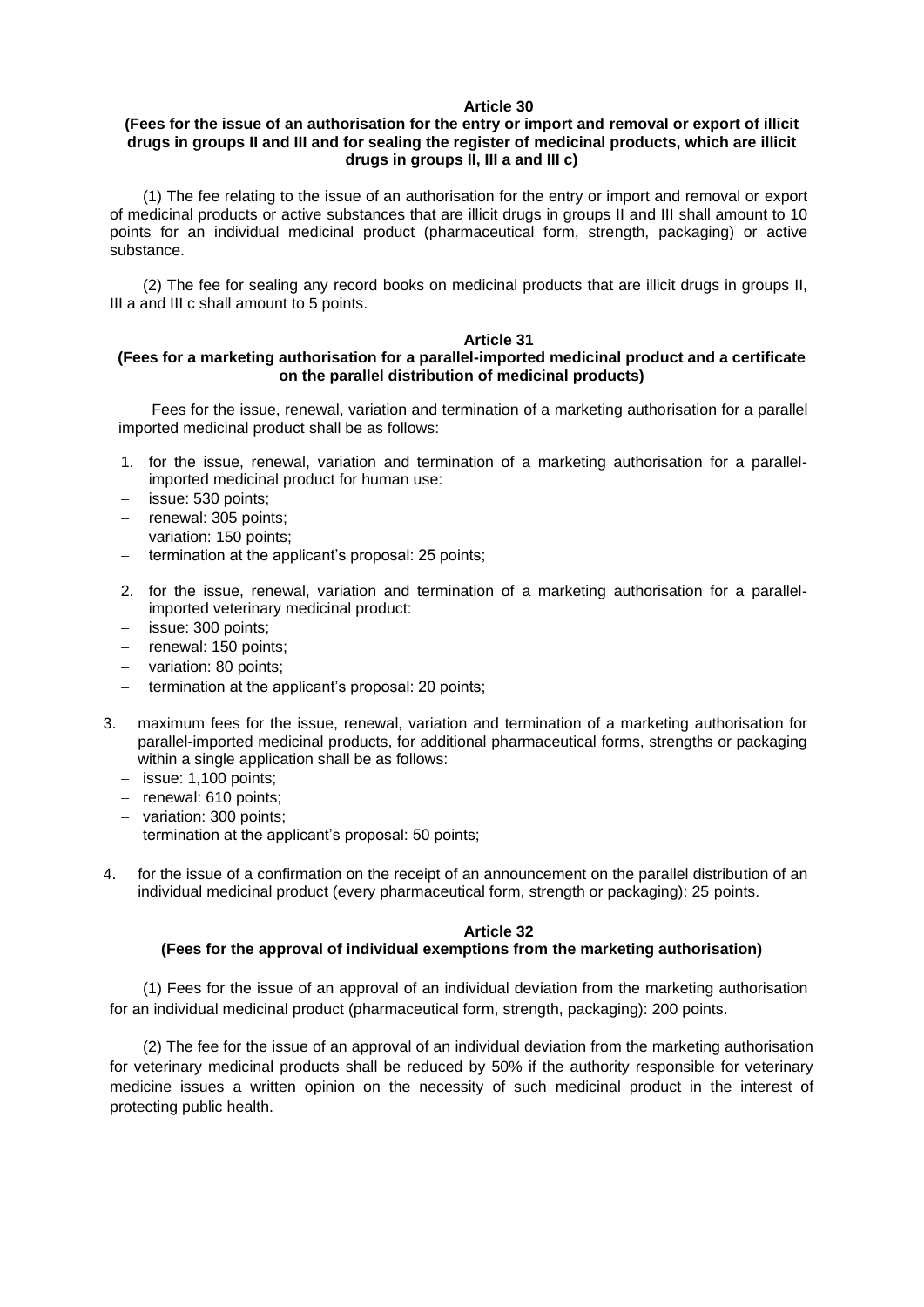### **Article 33 (Fees for different labelling of medicinal products)**

(1) The fee relating to the issue of an approval for the use of foreign-language-labelled packaging or for the use of foreign-language-labelled packaging with a label in Slovenian in accordance with paragraph five of Article 87 of the Act shall amount to 15 points for each pharmaceutical form and strength of a medicinal product.

(2) The fee relating to the issue of an approval for the use of foreign-language-labelled packaging or for the use of foreign-language-labelled packaging with a label in Slovenian in accordance with the regulation governing the implementation of Regulation (EU) 2019/6 shall amount to 15 points for each pharmaceutical form and strength of a medicinal product.

### **Article 34**

# **(Fees for the determination of the elements in the blue box and the national identifier of medical products for which the marketing authorisation was obtained under the centralised procedure)**

Fees for the determination of the elements in the blue box and the national identifier of medicinal products shall be as follows:

- 1. 120 points per one marketing authorisation, taking into account that one marketing authorisation in accordance with this Article shall include a medicinal product of all strengths, pharmaceutical forms or packaging as determined by the root or the main part of the number of the marketing authorisation;
- 2. for the determination of the national identifier of medicinal products: 10 points per packaging.

## **Article 35 (Fees for the deferment of cancellation of a marketing authorisation)**

The fee for the consideration of a proposal to defer the cancellation of a marketing authorisation for a medicinal product that has not been on the market for three consecutive years since the exercise of the authorisation shall be 20 points.

### **Article 36**

## **(Fee for the approval of conducting a campaign with necessary data on vaccines included in the vaccination and protection products programme)**

The fee for approving a campaign with necessary data on vaccines included in the vaccination and protection products programme shall be 300 points.

## **Article 37 (Fees for product classification)**

(1) The fee for the classification of a product and the issue of a decision on classification of the product in accordance with Article 7 of the Act shall be 190 points.

(2) The fee for the classification of a product and the issue of a decision on classification of the product in accordance with the regulation governing the implementation of Regulation (EU) 2019/6 shall be 190 points.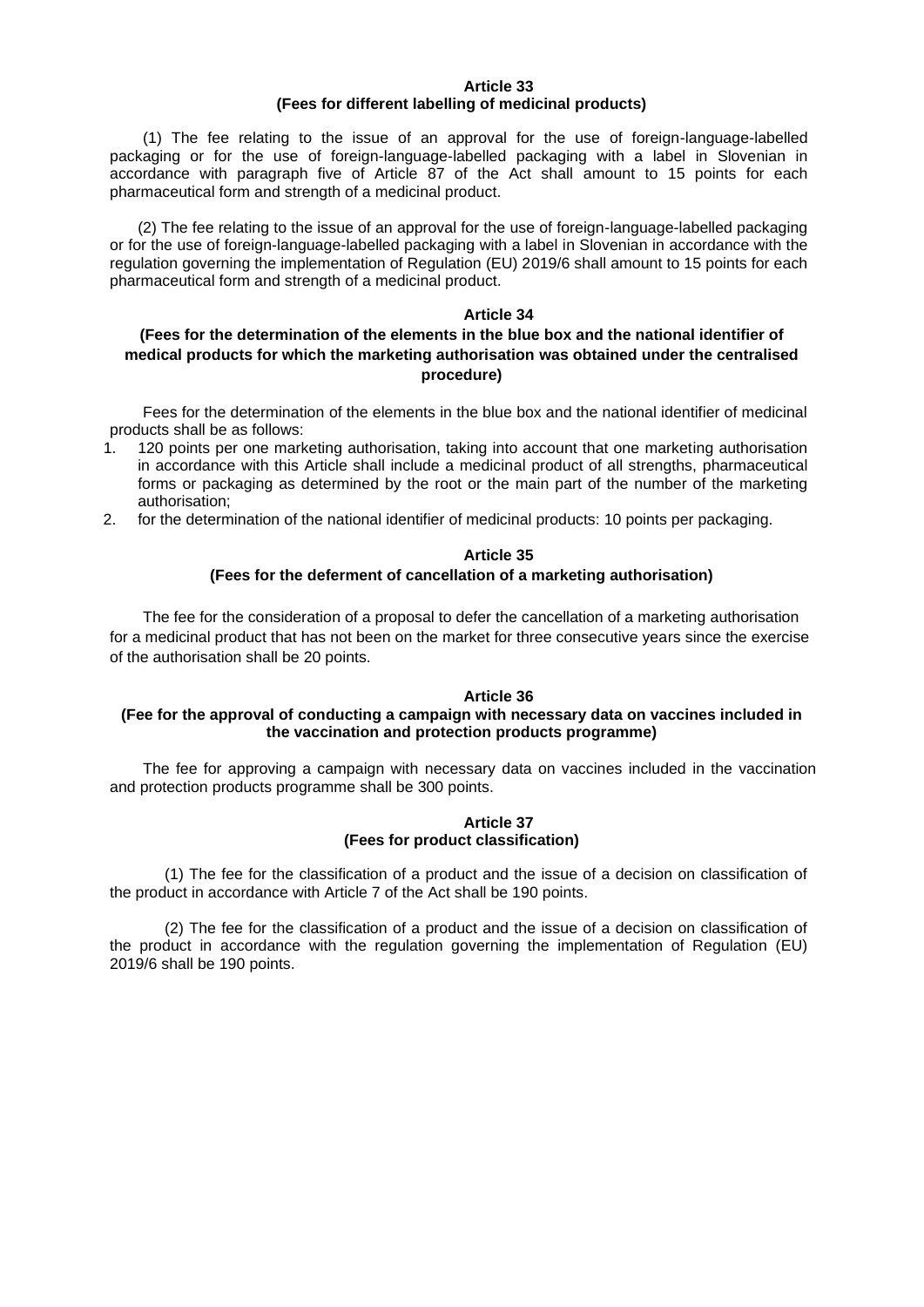### **(Fees for the determination of an extraordinarily higher allowed price of a medicinal product)**

(1) Fees for the determination of an extraordinarily higher price of medicinal products for human use with evidenced total public expenditure above EUR 50,000 for all packagings marketed in the Republic of Slovenia by the applicant, or with an established target population for medicinal product therapeutic indications exceeding 1,000 patients in the Republic of Slovenia, shall be as follows:

- 1. for the determination of an extraordinarily higher allowed price of a medicinal product at the level of a particular active substance or particular combinations of active substances (ATC5): 140 points;
- 2. for the determination of an extraordinarily higher allowed price of a medicinal product additional pharmaceutical form or strength: 25 points;
- 3. for the determination of an extraordinarily higher allowed price of a medicinal product additional packaging: 10 points;
- 4. for the termination of an extraordinarily higher allowed price of a medicinal product at the applicant's proposal: 5 points.

(2) Fees for the determination of an extraordinarily higher price for other medicinal products for human use shall be as follows:

- 1. for the determination of an extraordinarily higher allowed price of a medicinal product at the level of a particular active substance or particular combinations of active substances (ATC5): 70 points;
- 2. for the determination of an extraordinarily higher allowed price of a medicinal product additional pharmaceutical form or strength: 15 points;
- 3. for the determination of an extraordinarily higher allowed price of a medicinal product additional packaging: 5 points;
- 4. for the termination of an extraordinarily higher allowed price of a medicinal product at the applicant's proposal: 5 points.
	- (3) Notwithstanding paragraphs one and two of this Article, the fee shall be 140 points for:
- 1. the determination of an extraordinarily higher price for a particular group of allergy tests or allergenic extracts;
- 2. the determination of an extraordinarily higher price for radiopharmaceuticals at the level of a particular medicinal product in all strengths, pharmaceutical forms and packaging.

### **Article 39**

### **(Fees for the determination of the maximum allowed price of a medicinal product)**

(1) Fees for the determination of the maximum allowed price of a medicinal product for human use shall be as follows:

- 1. for the determination of the maximum allowed price of a medicinal product at the level of an active substance or combinations of active substances (ATC5), strengths, pharmaceutical forms or packaging: 10 points;
- 2. for periodic reconciliation and reduction of the maximum allowed price of a medicinal product at the level of an active substance or combinations of active substances (ATC5), strengths, pharmaceutical forms or packaging: 6 points.

(2) Notwithstanding paragraph one of this Article, the fee shall be 50 points for:

- 1. the first determination of the maximum allowed price and for periodic reconciliation or reduction of the maximum allowed price for a particular group of allergy tests or allergenic extracts;
- 2. the first determination of the maximum allowed price and for periodic reconciliation or reduction of the maximum allowed price for radiopharmaceuticals at the level of a particular medicinal product in all strengths, pharmaceutical forms and packaging.

### **Article 40**

### **(Fee for announcing a business donation of a medicinal product)**

The fee for announcing a business donation of a medicinal product (any pharmaceutical form, strength or packaging) shall be 40 points.

### **Article 41**

## **(Fees for the issue of an authorisation relating to human tissue and cell supply)**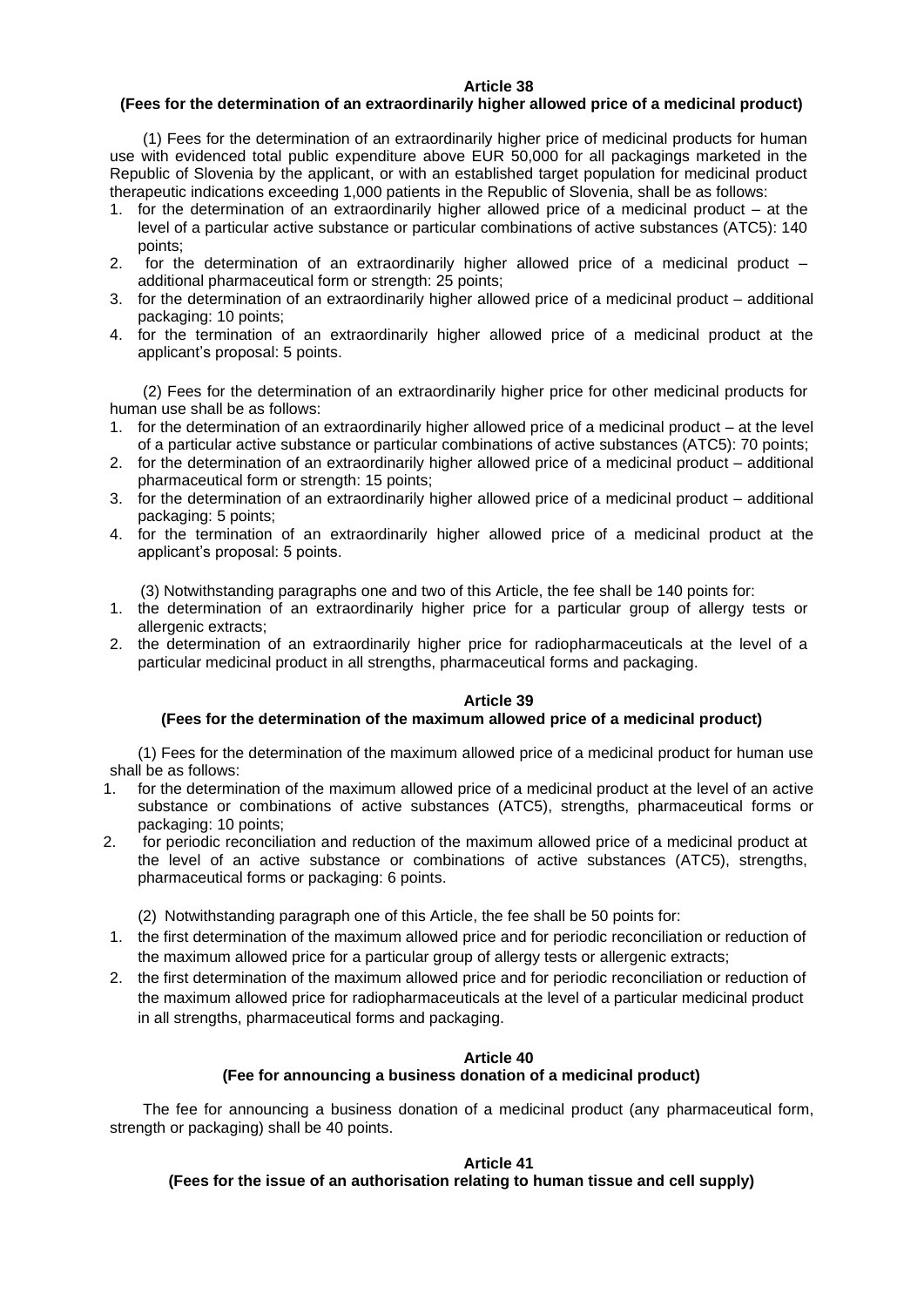(1) Fees for the issue, variation and withdrawal of an authorisation for human tissue and cell supply shall be as follows:

- 1. for the issue of an authorisation for human tissue and cell supply per commission member per day of verification at the applicant's premises: 245 points;
- 2. for the consideration of a variation when a repeated verification at the applicant's premises is necessary and the variation requires an amendment to the authorisation for human tissue and cell supply per day of inspection by the committee: 225 points;
- 3. for the consideration of a variation when a repeated verification at the applicant's premises is not necessary and the variation requires an amendment to the authorisation for human tissue and cell supply: 75 points;
- 4. for the assessment of compliance with the requirements for performing the activity of supply with human tissues and cells when a repeated verification at the applicant's premises is necessary and the variation does not require an amendment to the authorisation for human tissue and cell supply per day of inspection by the committee: 225 points;
- 5. for the assessment of compliance with the requirements for supplying human tissues and cells when a repeated verification at the applicant's premises is not necessary and the variation does not require an amendment to the authorisation for human tissue and cell supply per committee member drawing up the compliance assessment based on submitted documentation: 75 points;
- 6. for the withdrawal of an authorisation for human tissue and cell supply upon the proposal of the authorisation holder: 20 points.

(2) Fees for the issue of an authorisation for single entry or import and removal or export of human tissues and entry or import and removal or export of human tissues and cells in urgent cases shall be as follows:

- 1. for the issue of an authorisation for single entry or import and removal or export of human tissues and cells: 165 points;
- 2. for the issue of an authorisation for the entry or import and removal or export of human tissues and cells in urgent cases: 115 points.

# **Article 42 (Fees for the issue of a blood supply authorisation)**

Fees for the issue, variation and withdrawal of a blood supply authorisation shall be as follows:

- 1. for the issue of an authorisation for blood supply per day of verification by the committee: 245 points;
- 2. for the consideration of a variation when a repeated verification at the applicant's premises is necessary and the variation requires an amendment to the authorisation for blood supply per day of verification by the committee: 225 points;
- 3. for the consideration of a variation when a repeated inspection at the applicant's premises is not necessary and the variation requires an amendment to the authorisation for blood supply: 75 points;
- 4. for the assessment of compliance with the requirements for supplying blood when a repeated verification at the applicant's premises is necessary and the variation does not require an amendment to the authorisation for blood supply per day of verification by the committee: 225 points;
- 5. for the withdrawal of authorisation for blood supply: 40 points.

# **Article 43**

# **(Fees for the preparation of non-routinely prepared medicinal products for advanced therapy)**

Fees for the issue, variation and withdrawal of an authorisation for non-routinely prepared advanced therapy medicinal products shall be as follows:

- 1. for the issue of the authorisation for non-routinely prepared medicinal products for advanced therapy per day of expert committee inspection at the applicant's premises: 480 points;
- 2. for the consideration of a variation when a repeated inspection at the applicant's premises is necessary and the variation requires an amendment to the authorisation for non-routinely prepared medicinal products for advanced therapy per day of expert committee inspection at the applicant's premises: 300 points;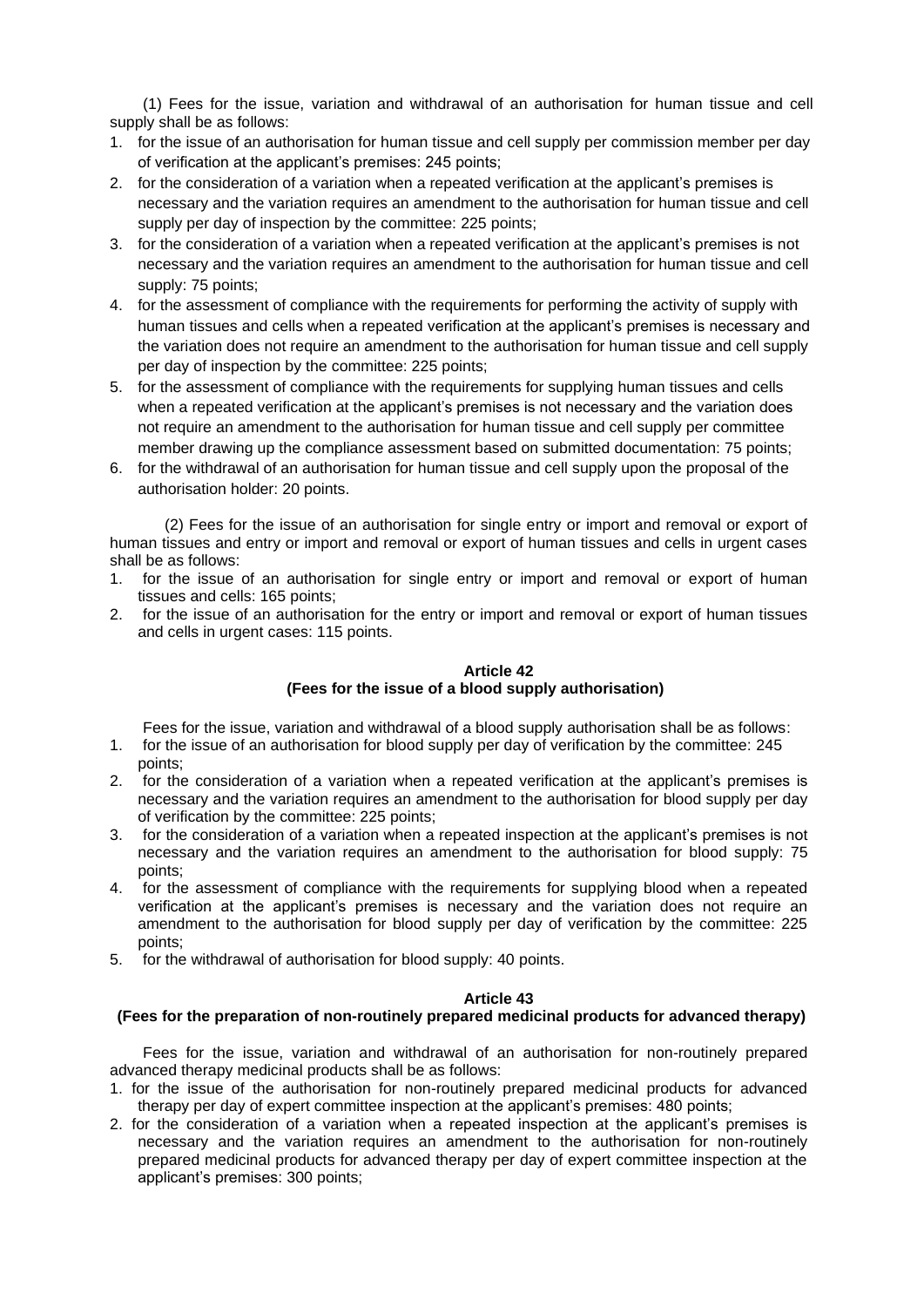- 3. for the consideration of a variation when a repeated inspection at the applicant's premises is not necessary and the variation requires an amendment to the authorisation for non-routinely prepared medicinal products for advanced therapy at the applicant's premises: 120 points;
- 4. for the assessment of compliance with the requirements for non-routinely prepared medicinal products for advanced therapy when a repeated verification at the applicant's premises is necessary and the variation does not require an amendment to the authorisation for non-routinely prepared medicinal products for advanced therapy per day of expert committee inspection at the applicant's premises: 300 points;
- 5. for the withdrawal of authorisation for non-routinely prepared medicinal products for advanced therapy: 40 points.

### **Article 44 (Fees for the register of doctors or veterinarians)**

Fees for the entry into, amendment of an entry in and removal from the register of doctors or veterinarians who use non-routinely prepared advanced therapy medicinal products in their practice shall be as follows:

- 1. for the entry of a doctor or veterinarian into the register: 20 points;
- 2. for an amendment to the entry of a doctor or veterinarian in the register: 20 points;
- 3. for the removal of a doctor or veterinarian from the register: 20 points.

### **Article 45**

### **(Fees for announcing galenic medicinal products and the approval of risk assessments for the manufacture of galenic medicinal products and for the preparation of extemporaneous medicinal products)**

 (1) The fee for announcing a particular pharmaceutical form, strength and packaging of a galenic medicinal product shall be 50 points.

 (2) The fee for the approval of risk assessment for the manufacture of galenic medicinal products and for the preparation of extemporaneous medicinal products shall be 50 points.

# **Article 46 (Fees for minor administrative procedures)**

 (1) The fee for minor administrative procedures not specifically provided for herein shall be 180 points.

(2) The consideration of a variation or the assessment of compliance with the requirements for the manufacture of medicinal products, the wholesale distribution or retail sale in medicinal products, the supply of blood, tissues and cells when an inspection at the applicant's premises is not necessary, the assessment of compliance with the requirements for entry into the register of manufacturers, wholesalers and importers of active substances and other similar procedures shall be considered minor procedures.

### **Article 47 (Costs of procedure)**

(1) If an applicant withdraws their application before the completion of the procedure or if the JAZMP rejects the application, the JAZMP shall charge:

- 1. 15% of the amount of the fee if the application has not yet been processed (i.e. the review of formal completion of the application or until the submitted notification on the fee payment method);
- 2. up to 100% of the amount of the fee if the applicant withdraws the application before the completion of the procedure with regard to the scope of acts already performed within the proceedings, which shall be decided by the JAZMP.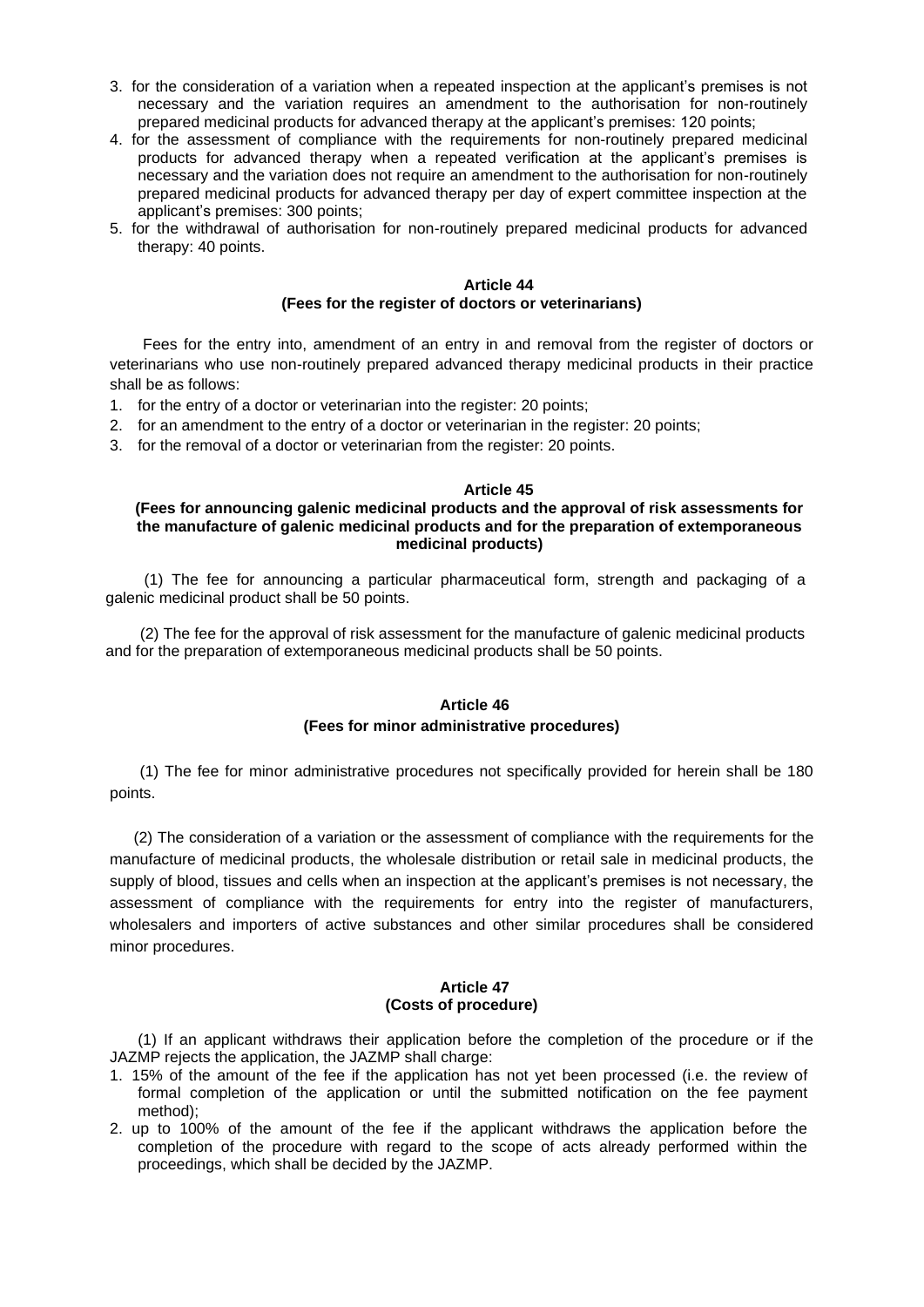(2) The JAZMP shall determine the costs of the administrative procedure in decisions on the termination of the administrative procedure or in the decision on the rejection of the application.

### **III. PROFESSIONAL TASKS AND SERVICES**

### **Article 48 (Payment obligations, methods and deadline)**

(1) Fees for services rendered to users of professional services shall arise upon receipt of the invoice or the payment notification from the JAZMP and they must be paid to the JAZMP sub-account within 15 days.

(2) In the event of non-payment, the JAZMP may charge statutory late payment interest to the applicant.

### **Article 49 (Expert training, lectures and consultations)**

(1) The JAZMP shall charge the user for the participation of its staff in training, lectures, workshops and consultations 30 points per hour and 20 points per hour for each hour of preparation for participation.

(2) Based on a proposal for training, lecture or consultation, the JAZMP shall issue a pro forma invoice.

(3) In addition to the rate referred to in paragraph one of this Article, the user shall be required to settle any costs arising from training, lectures and consultations, which shall include costs pursuant to the regulations governing the reimbursement of costs for staff business trips.

(4) The costs of training, seminars and workshops organised by the JAZMP shall be determined by means of a participation fee.

(5) The aforementioned participation fee shall be determined according to labour costs, the costs of renting premises, costs of producing training materials, and other costs incurred during the implementation of training, seminars or consultations. The JAZMP shall publish information on the amount of the participation fee on its website or on the application for training, seminar or consultation.

### **Article 50 (Consulting)**

(1) The JAZMP shall charge for its consultation 30 points per hour.

(2) Based on a proposal for consultation relating to drafting documentation within the powers of the JAZMP referred to in the preceding paragraph, the JAZMP shall issue a pro forma invoice including an estimated value. The user shall settle 50% of the amount on the pro forma invoice before the consultation starts.

(1) The JAZMP shall issue an invoice with actual hours of work performed.

### **Article 51 (Specialisation and mentoring of external users)**

(1) The JAZMP shall charge 5 points per hour for specialisation or mentoring of external users.

(2) Based on a proposal for specialisation or mentoring, the JAZMP shall issue a pro forma invoice for external users. Participation in the specialisation or mentoring of external users shall not take place until the user confirms the pro forma invoice for specialisation or mentoring.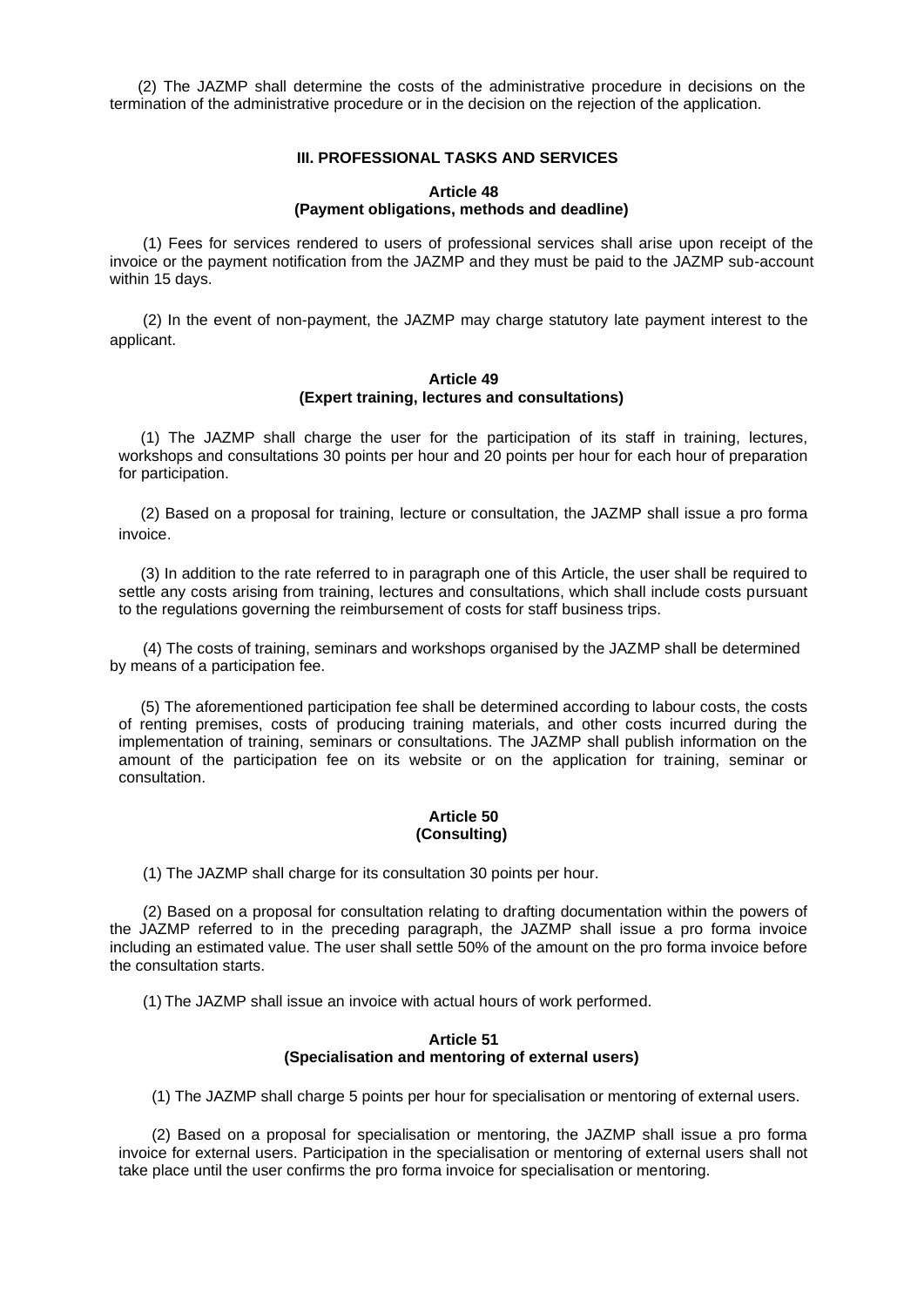# **(Travel and other costs of the members of expert and verification committees when performing their tasks)**

Alongside the fees from this List of Rates, the applicant shall pay for the costs of expert and verification committee members referred to in Articles 6 and 12 hereof, which shall be charged as prescribed in the regulation governing the reimbursement of costs for business trips.

## **Article 53 (Publishing)**

The JAZMP shall charge for delivering editions of Formularum Slovenicum to users as follows: 1. Formularum Slovenicum – printed edition: 15 points per copy;

2. Formularum Slovenicum – 1 to 5 passwords for an online edition: 17 points per copy;

3. Formularum Slovenicum – 6 to 25 passwords for an online edition: 15 points per copy;

4. Formularum Slovenicum – more than 25 passwords for an online edition: 13 points per copy;

5. The brochure accompanying a presentation of Formularum Slovenicum: 12 points per copy.

# **Article 54 (Photocopying)**

(1) Photocopying, printing and scanning shall be charged by the JAZMP to the user:

1. photocopying, printing – A4, black and white, single-sided: 0.028 point per copy;

2. photocopying, printing – A4, black and white, double-sided: 0.04 point per copy;

3. photocopying, printing – A4, colour, single-sided: 0.12 point per copy;

4. photocopying, printing – A4, colour, double-sided: 0.22 point per copy;

5. scanning – A4, single-sided: 0.024 point per copy;

6. scanning – A4, double-sided: 0.036 point per copy.

(2) The JAZMP shall charge scanning and printing to the user according to the rate for printing.

### **Article 55**

## **(Issue of additional copies and duplicates, and confirmation of the finality of individual administrative acts)**

The issuing of additional copies and duplicates and confirmation of the finality of individual administrative acts shall be charged by the JAZMP to the user:

- 1. every additional copy of an individual administrative act (decision, notification, certificate etc.): 6 points;
- 2. the issue of duplicates of individual administrative acts (decision, notification, certificate etc.): 15 points;
- 3. the confirmation of the finality of individual administrative acts (decision, notification, certificate etc.): 6 points.

## **Article 56 (Other professional tasks)**

The JAZMP may charge for the performance of other professional tasks, which are not governed by this List of Rates, based on calculations, *mutatis mutandis* use of rates for consultations and photocopying and other direct costs.

## **Article 57 (Issue of reminders for outstanding liabilities)**

The JAZMP may charge the debtor 0.4 point for the issue of a reminder for outstanding liabilities.

# **IV. TRANSITIONAL AND FINAL PROVISION**